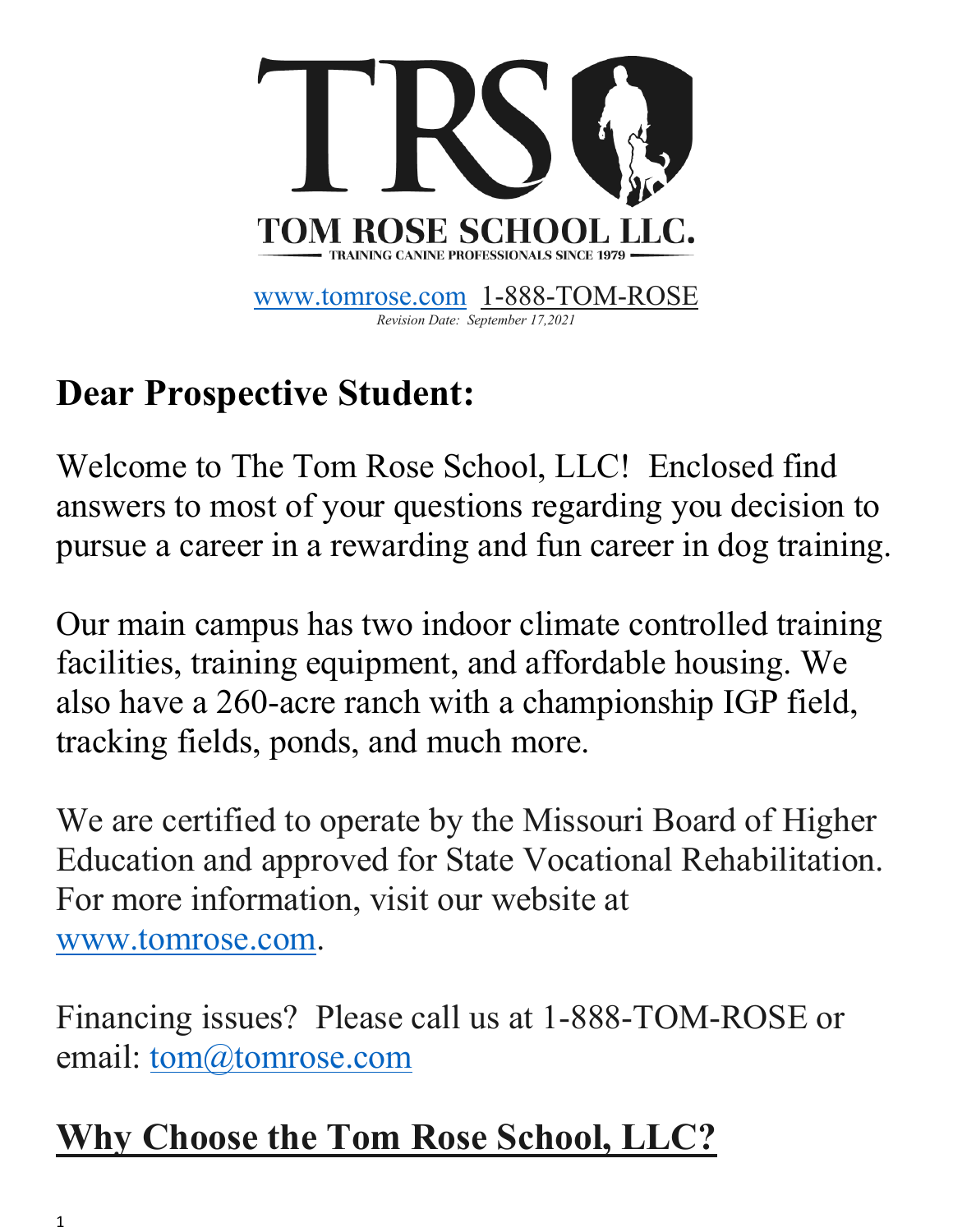Tom Rose is known for his unique methods in training, teaching dogs and dog trainers. Through lectures, demonstrations, and extensive supervised hands-on training. Students gain knowledge on how dogs think and learn. We employ a variety of different training techniques, theories, and when and how to apply them. You gain experience working with a wide range of dog personalities and temperaments. TRS programs challenge students to develop unique training methods and problem-solving mindsets and techniques.

The Tom Rose School Staff truly cares about your success!

## **TRS offers multiple certificate programs:**

- **Professional Dog Trainer Program (15 weeks)**
- **Master Dog Trainer Program (8 weeks)**
- **Ultimate Dog Trainer Program (23 weeks)**
- **Service Dog Trainer Program (8 weeks)**
- **Rose Scholar Program (46 weeks)**

### **Program Start Dates**

| Initial here: | -<br>$\sim$ $\sim$ $\sim$<br><b>AD</b> |
|---------------|----------------------------------------|
|---------------|----------------------------------------|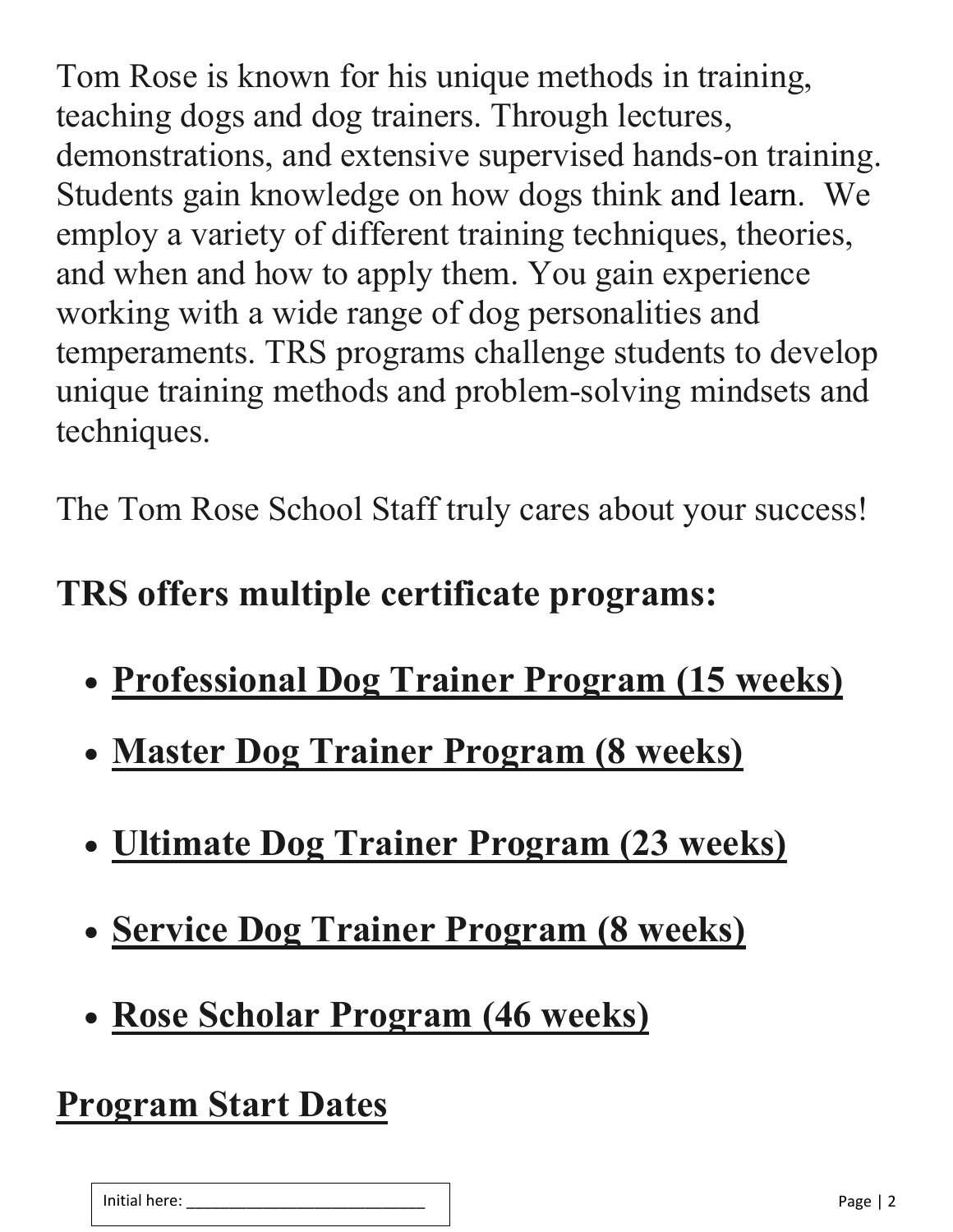The Professional Dog Trainer Program, The Master Dog Trainer Program, The Ultimate Dog Trainer Program, The Service Dog Trainer Program, The Rose Scholar Program, all have two sessions per year. See our web site (www.tomrose.com) for specific dates.

## **Class Curriculum**

Classes consist of supervised hands-on training, lectures, supervised study hall, demonstrations, and electronic media presentations.

The Master Dog Trainer, Service Dog Trainer, and Rose Scholar Programs are different in their teaching content than the Professional Program.

Because dogs need to rest between training sessions additional class sessions are not necessarily consecutive, often after a dinner break, we may reconvene.

## **Holidays**

The school observes, Independence Day, Thanksgiving Day, Christmas Day, and New Year's Day.

## **Enrollment requirements**

Applicants to the Tom Rose School, LLC may be subjected to a background investigation prior to approval for enrolment.

## **Transfer credit**

If the applicant attended another comparable school, we conduct a program comparison review and then render our decision. The applicant must submit a transcript from the other institution. If transfer credit is granted, we give credit for specific requirements accomplished, and may prorate TRS tuition accordingly.

### **Dress Code**

You must wear Tom Rose School, LLC shirts (TRS provides two shirts at no charge at the beginning of the Professional class) when on campus or any class structured outing.

| Init<br>าല<br>- |  |
|-----------------|--|
|                 |  |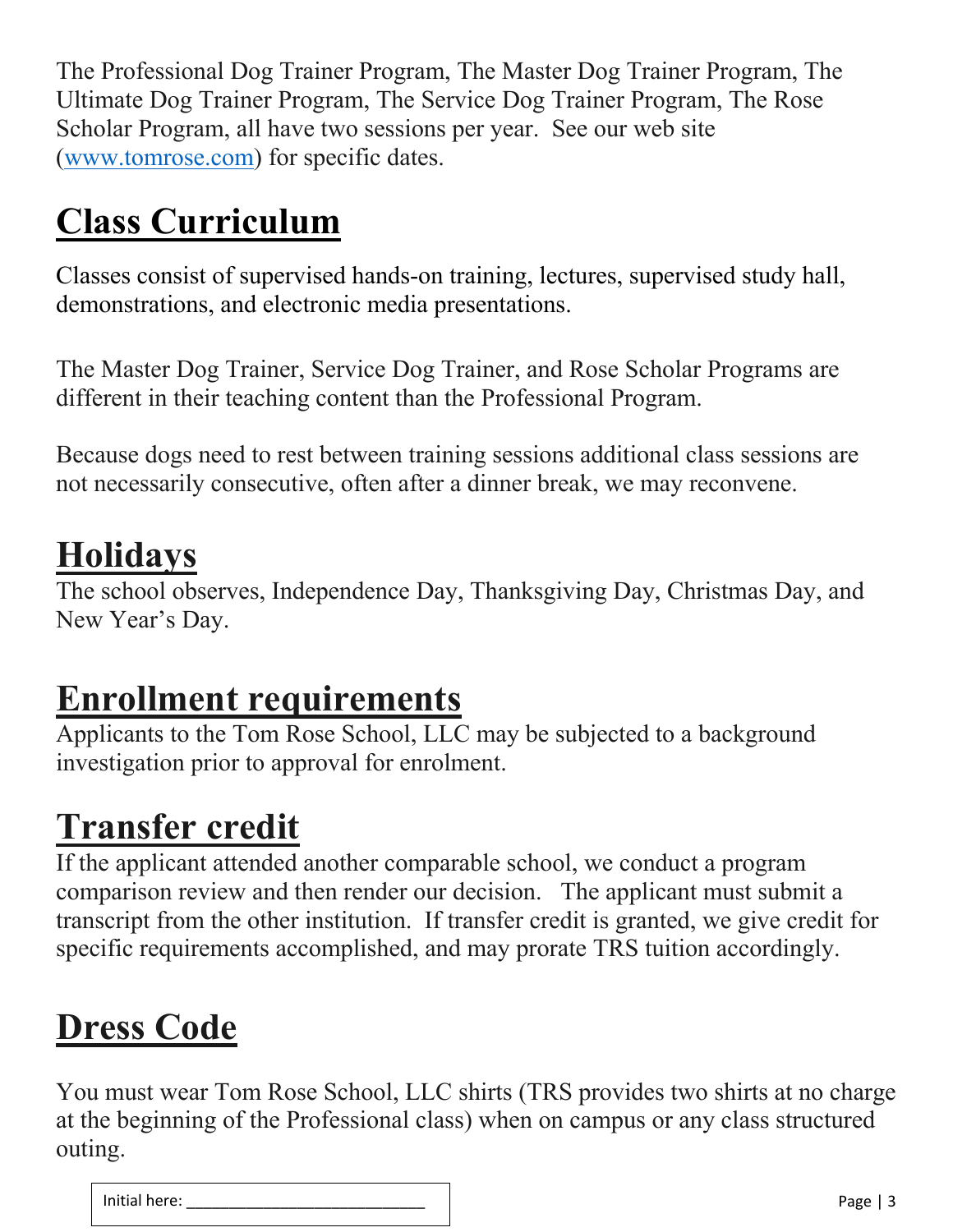## **Management Program**

You learn to manage fellow students and be managed by other students in the TRS Management program. The Manager's objective is to provide everyone with a clean, uncluttered, safe working environment. The Managers assign tasks to fellow students and follow up on performance. Tasks include cleaning and organizing working areas, cleaning exercise areas, replacing dog training equipment to its proper storage location. A weekly management grade is awarded to each weekly manager.

You receive a tuition discount when you participate in the "management" program. If you chose not to participate in the management program you must pay full price for the program.

## **Dormitory**

Economy dormitory space is available on a first come, first serve basis. Rent varies from \$400 to \$700 per month, additionally *you pay utilities* (such as propane, electric, telephone, internet, cable service). We require a security deposit based on monthly rent rate. You have your own private space but with the lower priced accommodations you share common areas with other students (such as kitchens, bathrooms, and living areas). Laundry facilities are not provided.

### **Wireless Internet Access**

We provide internet access at no cost in the North Training Building.

## **School Location and Description**

The **Tom Rose School, LLC is located at 6701 Antire Rd. in High Ridge, Missouri, 63049**; about 25 minutes West of St. Louis City Arch.

*Directions to campus:* From US Highway 44 West or East - Exit #269 Beaumont/Antire Exit, continue on Antire road for approximately 2.8 miles and turn left at the first stop sign, TRS is immediately on your left.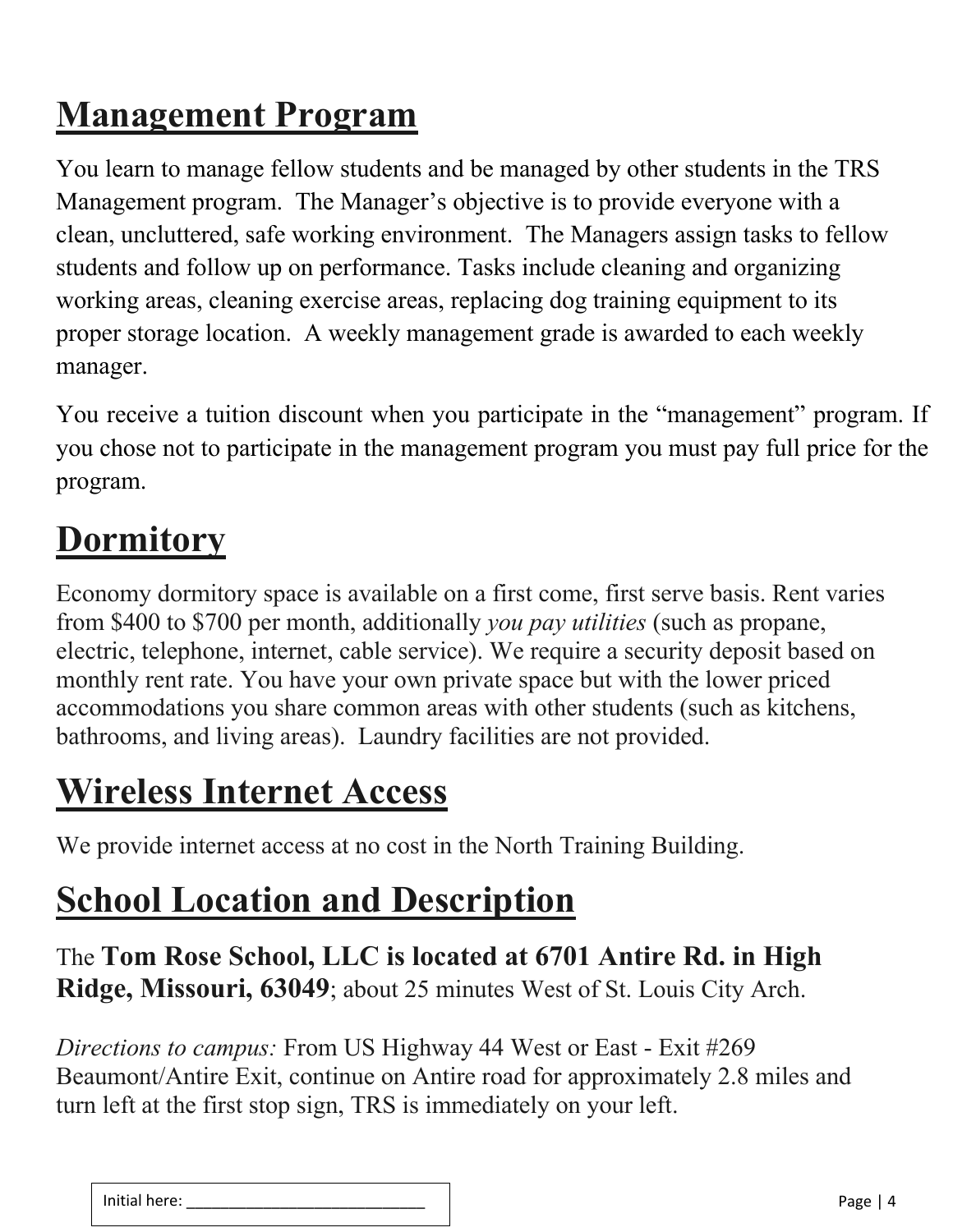Within 10 minutes of the school are grocery stores, restaurants, laundry facilities, retail stores, gas stations, a post office, banks, a library, pharmacies, medical facilities, Six Flags, Route 66 State Park, and the Wild Bird Rescue.

The TRS Ranch is located at the intersection of Highway NN and Oswald Lane in Cedar Hill, Missouri (about 24 minutes from TRS campus)

The Main Campus consists of 16 acres, with two climate-controlled training buildings, one is approximately 4800 square feet and the other is approximately 3200 square feet, including AKC obedience and agility equipment, and specific odor detection equipment. The TRS Ranch is 260 acres equipped with an IGP field, ponds, tracking fields, and various terrains excellent for dog training and are available for your use.

Our main campus has a nearby boarding facility, owned by The Dog House, Inc. They offer discounted services such as boarding, bathing, to Tom Rose School students.

## **Application Process**

- 1. Fill out an enrollment application and submit with \$100 credit check/background fee. This credit check/background fee of \$100 is nonrefundable after a period of three days of the date of submission, exclusive of Saturday, Sunday and nationally observed holidays.
- 2. If you are under the age of 18 a parent or guardian must sign/execute all paperwork.
- 3. If you are accepted; we require a \$950 tuition deposit along with signed copies of our enrollment agreement to secure your spot in the class. This \$950 is deducted from your tuition and is subject to the following:

You may cancel your enrollment agreement with a refund of all money paid for a period of no more than three days of the date of your signed agreements, exclusive of Saturday, Sunday, and nationally observed holidays. After this initial three-day period, the Tuition deposit of \$950 is non-refundable. If mitigating circumstances prevent attendance of the selected date of enrollment, we may postpone attendance this once until the next available starting date.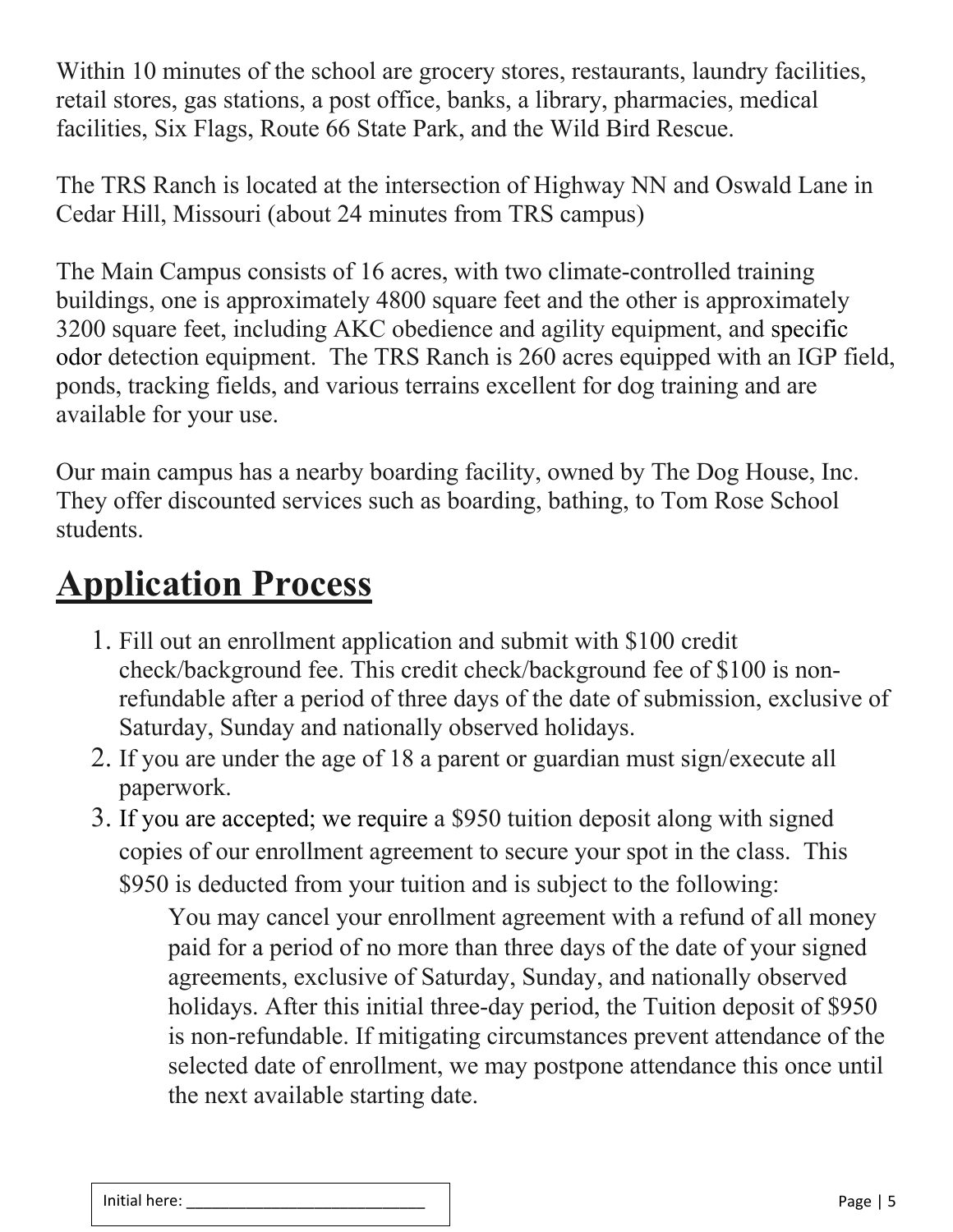- 4. Full tuition is due prior to first day of class, unless other arrangements are made with the financing office. If you pay by check, submit at least 14 days before you start classes. If you pay 30 days before you start classes, TRS offers a 3% discount on tuition. TRS charges a 5% penalty if payment or payment arrangements are not submitted within two (2) days *after* the first day of class. **There is an additional 4% fee if payment is by credit card.**
- 5. If you are funded by the Veterans Administration, you must complete the VA "Shopping sheet" which we provide.

### **Student to Instructor ratio**

TRS provides one instructor for every twelve students.

## **Funding Options**

We are approved for State Vocational Rehabilitation benefits. We are *not* eligible for federal funding, Pell Grants, or Sallie Mae loans. We accept cash, check (must be provided at least 14 days prior to first day of class) or credit/debit cards.

## **Veterans Benefits:**

Our Educational instruction has a current policy that abides by the Section 103 of the Veterans Benefits and Transition Act of 2108, we accept chapter 31 and 33 of the GI Bill ®, and post 911.

Students utilizing military benefits per section 103 must submit a certificate of eligibility for entitlement to educational assistance at the time of application. You must also submit a written request to use such benefits and provide additional information necessary to the proper certification of enrollment the Tom Rose School.

We comply with the Veterans and Transactions Act of  $2018<sup>1</sup>$ . See footnote document at the end of this Catalog.

If you are active duty and need leave the program for any amount of time you may return to a subsequent program and resume you schooling. We do not regard short absences in the program due to military obligations as absents.

| .<br>Initial<br>.<br>nere |  |
|---------------------------|--|
|                           |  |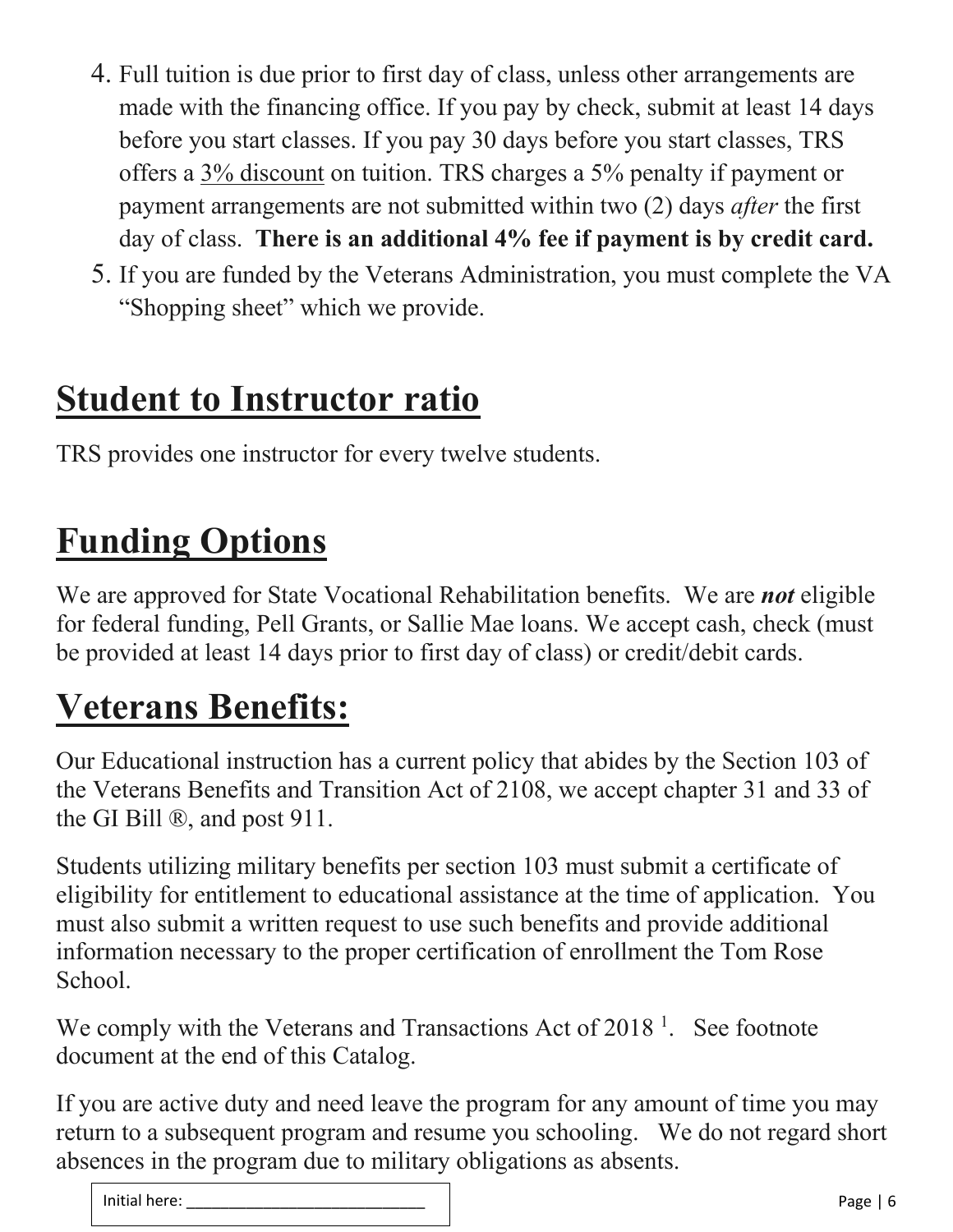#### **Refund Policy for Veterans or Eligible Persons**

A refund of the unused portion of tuition will be made to The Department of Veterans Affairs if the veteran student fails to complete the course as required by The Department of Veterans Affairs Regulations, CFR 21.4255. The refund will be an exact pro rate refund.

This refund policy applies in cases listed as "without refund".

Prompt Refund: The refunded amount shall be paid within 30 days.

# **When to Arrive On-Campus**

Rooms are *not* available until two days before class starts. If you arrive earlier, you are responsible for making housing arrangements while you wait for access to our dormitory space.

## **Personal/Pet Dogs**

We strongly discourage you from bringing more than *one pet* dog with you, *not* intended for course requirements. All dogs must have proof of current Rabies, Distemper, Flu, and Bordetella vaccinations. Submit copies of all health records to our CSO (Certifying School Official). You must provide proof that your dogs are worm free and flea/tick free. Dogs are not allowed to run free in our housing and must be kept in crates in your room, otherwise remain on leash at all times.

# **Dogs for Class**

We strongly recommend that prior to beginning class that you do NOT acquire new dog(s)/puppies for use in the program. If you do choose to obtain a puppy for the program before beginning school, a TRS instructor will evaluate it. You begin with an untrained puppy twelve weeks of age or younger. During the first weeks of class, we teach you what to look for and how to choose a puppy best well-matched for both you and the program.

# **Care of Dogs**

Keep your dog crated in your room when not with you. Always keep your dog ON LEASH. All dogs must be well cared for, i.e.: fed and watered regularly, taken out to the bathroom regularly, kennels/crates kept clean, taken to the vet in the event of

| Initi    | -   |
|----------|-----|
| $  -$    |     |
| ial nere |     |
| .        | . . |
|          |     |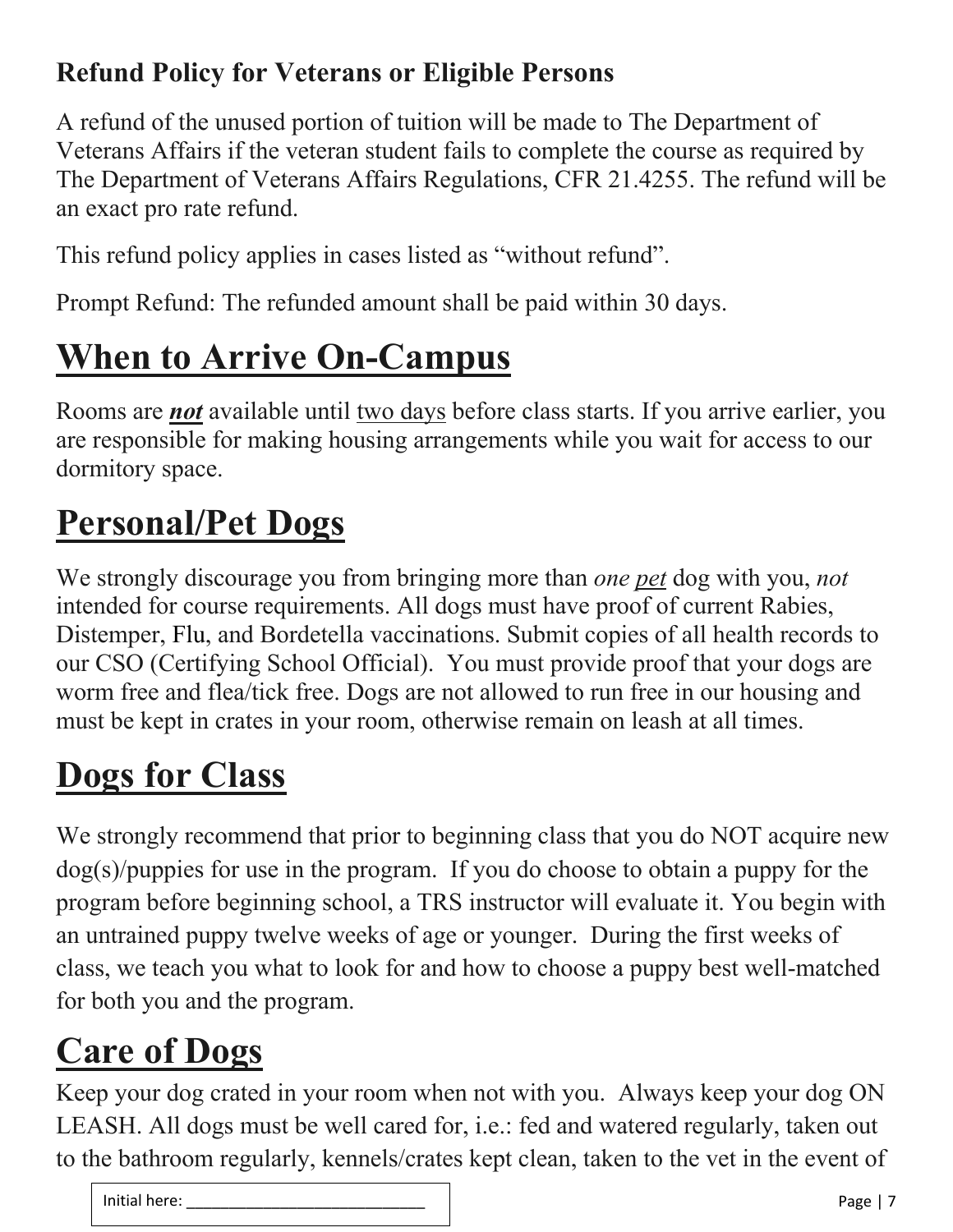any health issues, bathed and groomed. You are solely responsible for all costs associated with caring for your dog(s).

Abusive, neglectful or unacceptable care of your dogs is grounds for expulsion from housing and school.

## **Attendance Policy:**

You are expected to attend all scheduled classes.

We credit you with attendance when you arrive on time and remain for the duration of each class.

**Dismissal for Absences:** We terminate you from the program for absenteeism if the any of the following occur:

- 1. Thirteen (13) absences during the Professional Trainer Course.
- 2. Seven (7) absences during the Master Trainer Program.
- 3. Twenty (20) absences during the Ultimate Trainer Program.
- 4. Seven (7) absences during the Service Dog Trainer Program.
- 5. Thirty (30) absences during the Rose Scholar Program.

**Mitigating Circumstances (Extenuating Circumstances)**: An event which is *unavoidable or beyond your control*, may be an extenuating circumstance. However, said circumstance must be substantial in nature and not a mere inconvenience or annoyance. Examples of extenuating circumstances include the following: serious illness or serious injury to primary requirement dog, pregnancy, an uncontrollable change in work schedule, military service, bankruptcy or discontinuance of a TRS program. An illness or injury, which renders you incapable of effectively participating in the scheduled classes, is a justifiable excuse. You shall produce a written verification from a qualified healthcare provider, verifying said inability to participate.

If due to "Mitigating Circumstances" you discontinue your enrollment you may re-enroll with prior arrangement in the next course beginning at the same number week as you quit. For example, if you quit during the ninth week you may return during the ninth week of the following semester.

Initial here: \_\_\_\_\_\_\_\_\_\_\_\_\_\_\_\_\_\_\_\_\_\_\_\_\_\_\_\_ Page | 8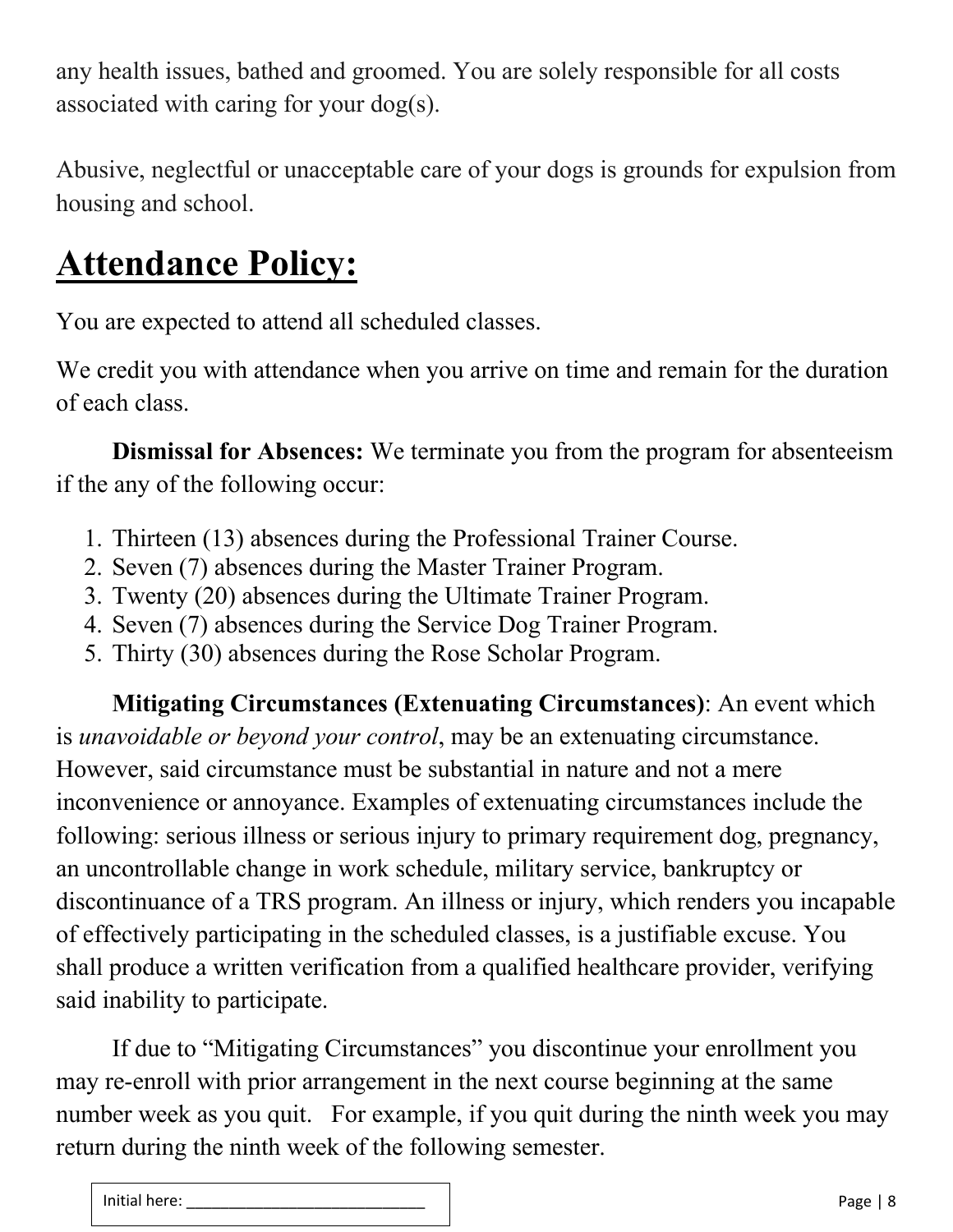Dangerous weather, incapacitation of dog used for requirements, fire, flooding, power failures and other natural conditions may establish justifiable excuses, however, their justification shall be determined at the discretion of the school.

#### **Attendance Appeal:**

Re-admission: If you are dismissed for absenteeism you may apply for readmission to any program. However, re-admission is not guaranteed, you must provide documentation as to why you were absent.

To appeal a dismissal, you must request a hearing before the TRS educational board (listed below). Only appeal requests which are written, dated, signed and include supporting documentation are considered. Appeal requests must be submitted to a school official within 48 hours of your receipt of notice of dismissal. We schedule your hearing within 72 hours of receipt of your appeal request. The location of the hearing shall be upon the grounds of the TRS school.

#### **Covid or other pandemic guidelines:**

If an occurrence (such as a pandemic) causes cancellation of classes whether by government mandate or by the school's choice, classes resume as soon as permitted, and continue until contracted class time is provided. We may postpone future class starts as necessary to accommodate this discontinuance.

When a VA financed student is unable to return to class we refund the VA per the VA refund policy on page 7 of this catalog.

#### **The Tom Rose School, LLC Educational Board**

The Tom Rose School, LLC Educational Board consists of any two of the following: Tom Rose, Rebecca Nash, Melanie Wexler and Rachiim Johnson.

## **Missed hours of instruction:**

If *the school* has missed hours of instruction, the school will provide make up time immediately or after the prescheduled conclusion of the regularly semester.

## **TRS Grievance Policy:**

| $\cdots$<br>−<br>__ |  |
|---------------------|--|
|---------------------|--|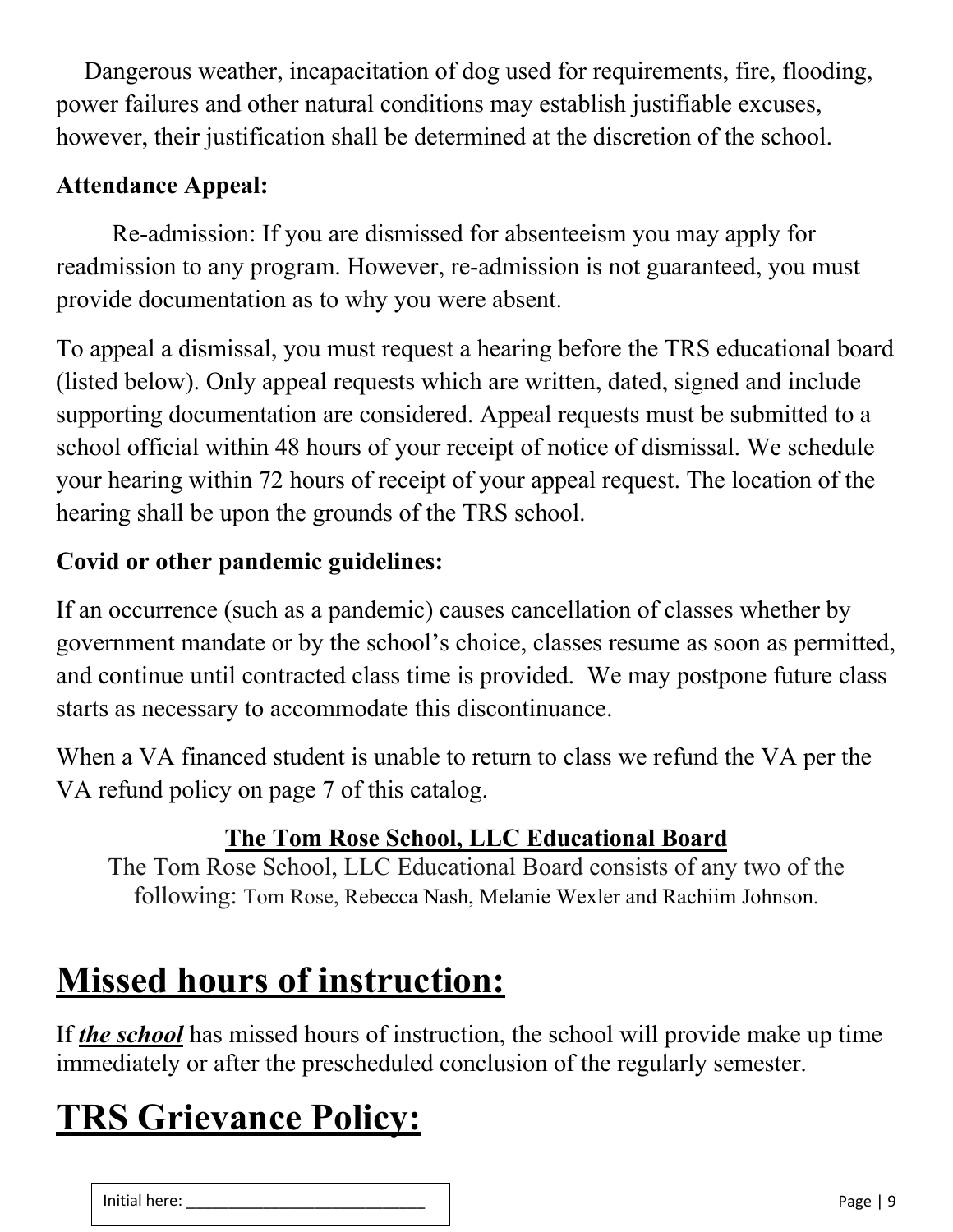If you wish to file a grievance against the school, you must request a hearing before the TRS board. Only appeal requests which are written, dated, signed by yourself and include supporting documentation are considered. Submit your appeal to a school official. The school provides a hearing within three days of receipt of the appeal request upon the school grounds.

#### **The Tom Rose School, LLC Educational Board**

The Tom Rose School, LLC Educational Board consists of the following: Tom Rose, Rebecca Nash, Melanie Wexler, and Rachiim Johnson.

### **Satisfactory academic policy:**

Approximately at the conclusion of the first half of the program we conduct a performance review and evaluate your progress and the probability of completion. We examine each of your requirements and evaluate your progress. Each program lists these mid-term requirements that must be met. We make suggestions and recommend changes in your training schedule, your organization, and discuss the temperament and competence of the dog(s) you are using for the program.

Our grading system includes pass/fail requirements and scored requirements. If you have any questions regarding your specific grades and how they are determined please discuss with an instructor.

If you are not making sufficient effort, not devoting the necessary time to training, and failing to accomplish necessary requirements, we may place you on Academic Probation. We grant a grace period to bring accomplishments up to date (*Listed specifically for each program*). We may dismiss you from school if no improvement is observed.

You may appeal your dismissal by following our appeal procedures:

Upon receiving notification of dismissal, you are terminated from the program.

In cases where you believe that you have extenuating circumstances concerning your dismissal, you may request to schedule a hearing and can appear before Tom Rose School, LLC Educational board (listed above). Your appeal must be in writing, dated, signed, and include supporting documentation.

| Initial here <sup>.</sup> | ay. |
|---------------------------|-----|
|                           | ס־  |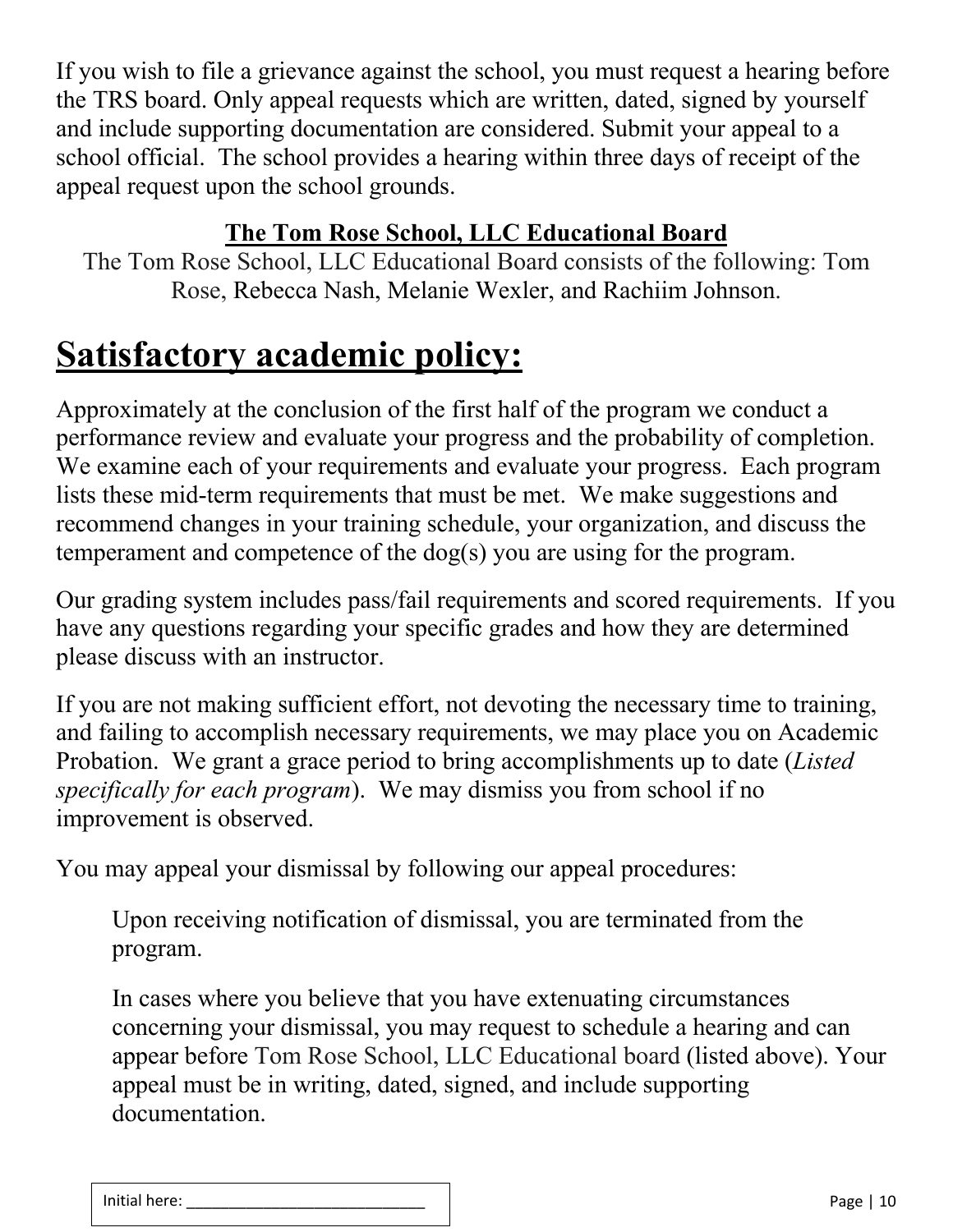## **Student Code of Conduct**

If you lie, cheat, fight, engage in unlawful acts, abuse substances, inhibit the learning of other students, or exhibit dishonorable conduct that would render you unsuited for job placement, abuse animals, property, possess/use drugs, you are subject to dismissal. The school reserves the right to dismiss you if the instructors feel you are disruptive to the program and/or other students.

You may appeal your dismissal. Submit your appeal within two days of your dismissal. TRS will review your information and schedule a hearing by the TRS board (listed above). Your appeal must be in writing, dated, signed and include all evidence and supporting documentation. Once you submit your appeal it is final, and you cannot add any additional information. We respond with our decision to your appeal within three days.

## **Training Supplies**

Estimated cost for supplies varies depending on student choices. Training equipment is by choice of each student and varies depending on each program. Additional cost includes dogs, dog food, vet visits, and canine well care. We provide a complete "shopping sheet" listing of all necessary items needed.

## **Training Resources**

TRS offers you facilities and equipment for use while attending school. We have two, indoor, climate-controlled training buildings complete with AKC obedience, agility equipment, and specific odor detection equipment.

The TRS Ranch campus is 260 acres equipped with an IGP field, dog swimming/training ponds, tracking fields, and various terrains excellent for dog training and is available for student use.

## **Career Opportunities**

TRS graduates have the education and skills to do the following: conduct dog training evaluations, orchestrate group training classes, conduct private lessons, provide customer service, compete in dog events, employ sales/marketing programs, and set up and maintain a dog business.

| .<br>iai nere.<br>.<br>. ت<br>______ | . |
|--------------------------------------|---|
|--------------------------------------|---|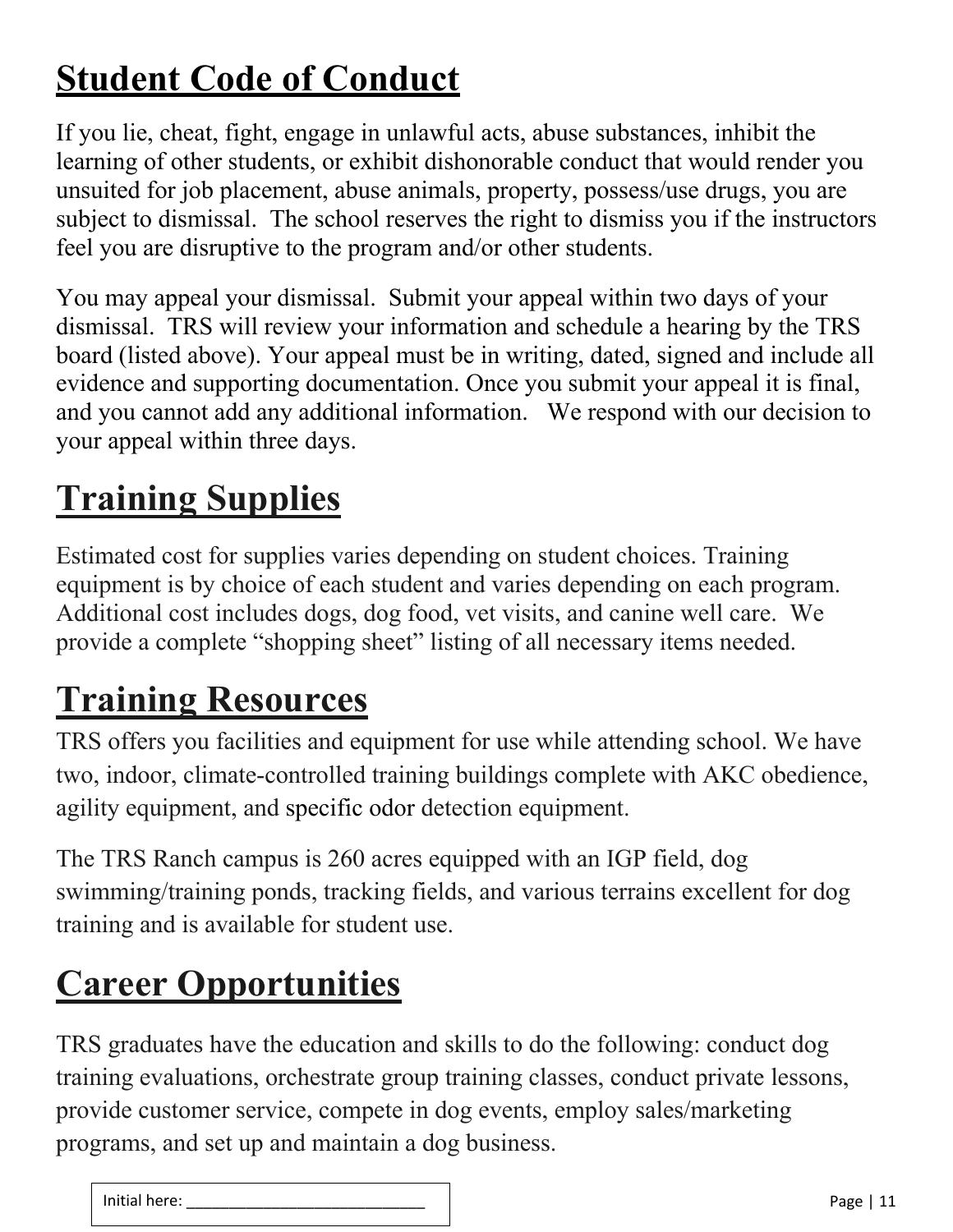## **Job Placement**

With over 40 years of graduates, we have great contacts in the industry. We work with you to assist in placing you with an employer or setting up your own business. (*Note: The Tom Rose School, LLC does not guarantee employment).* Tom Rose School, LLC is recognized in the dog training world. Employers understand that when you earn the Professional or higher certificate you are competent, well organized, dedicated, self-starting and well-educated.

## **Transcript Policy**

Upon completion, you receive a transcript and diploma within 10 days after departure from TRS. You may request additional copies of your transcript for a fee of \$25 per copy. To request a copy of your transcript, contact TRS at 636-677-3131 or email tom@tomrose.com

> *QUESTIONS? CALL ADMISSIONS AT: 1-888-TOM-ROSE*





## Founder of the Tom Rose School, LLC

A professional dog trainer since 1968, Tom Rose is one of the top trainers in America. He has personally trained and supervised the training of well over 300 dogs a year. He is the author of three books; "Training the Competitive Working Dog", "Dogs That Love and Protect" and "Dog Training with the Touch". He is the

| $\cdots$<br>cial here: .<br>nı<br>.<br>__ | Page |
|-------------------------------------------|------|
|-------------------------------------------|------|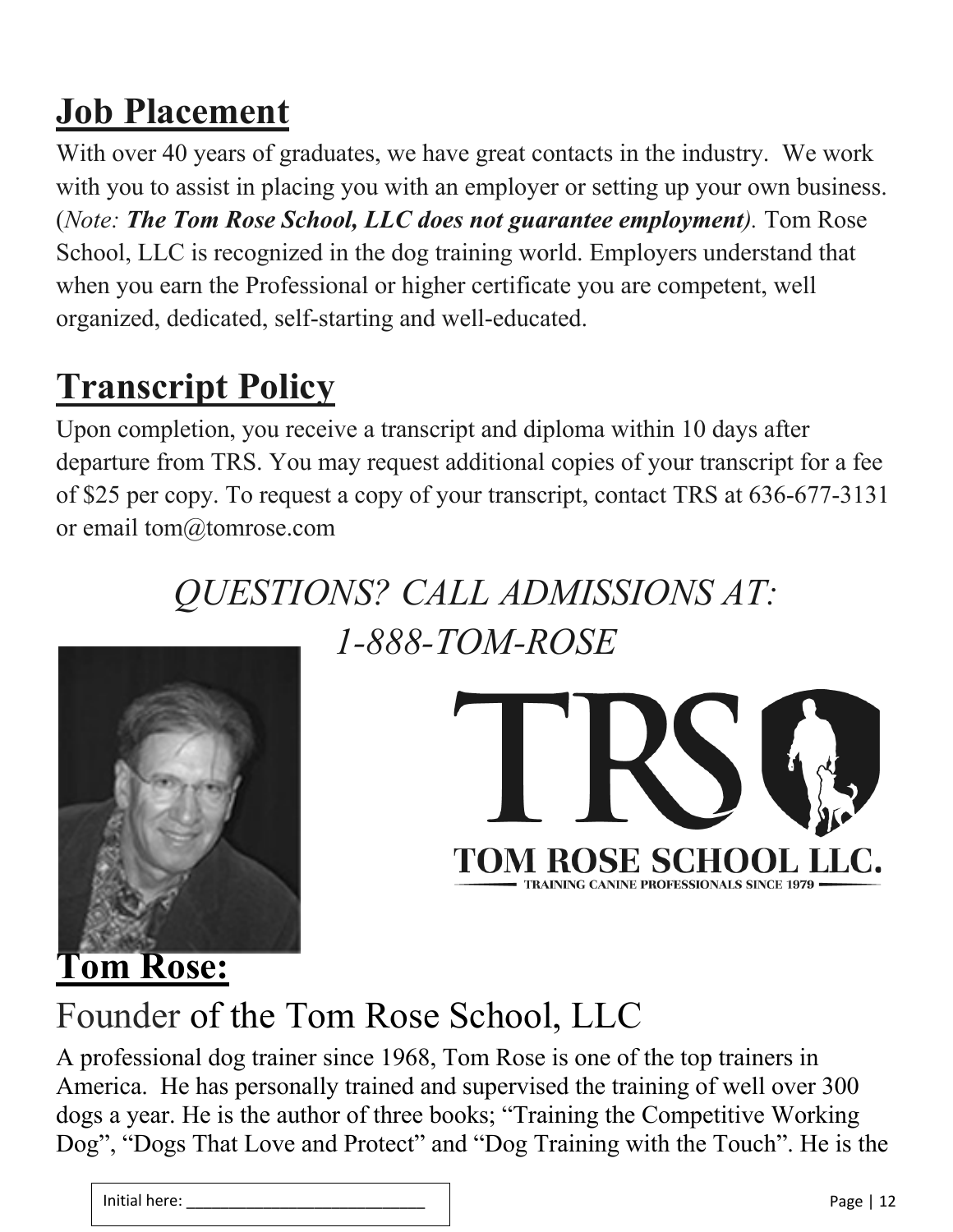first American Trainer to earn an advanced tracking degree with a perfect score of 100 points. He was the first to coin the certification "Professional Dog Trainer." He was the first to import and promote the Belgian Malinois breed in the United States as a police K-9. Tom also has a long track record of wins at competitions. He had the highest scoring "trained by exhibitor" dog in Schutzhund III (now known as IGP) in the National Championships in 1981, 1982, 1983 and 1984. He won the National Championship in IGP I in 2003 and in IGP II in 2004 and he had the highest-scoring dog in the Championship. He holds the highest score (298 points out of a possible 300) ever earned by an American trainer in the history of the IGP sport. Tom is also the winner of the 1981 United States DVG IGP III Championship. Tom was honored to represent The German Shepherd Dog Club of America at the World Union Championship in Salzburg, Austria in 1982. He has also earned the VDH Gold Trainers medal for his outstanding achievements in dog training and exhibition.

#### **Rachiim Johnson:**



Rachiim (Rocky) is a certified dog trainer and graduate from the prestigious Tom Rose School. He became interested in training dogs in 2016 after working for a local day camp. Rocky has knowledge, expertise, and experience training dogs for obedience, AKC Obedience, AKC agility, Scent detection (narcotics, explosives, and AKC), and service dog assistance. He volunteers for Dogs That Help which is a charitable organization that places service dogs with veterans and people in need.

#### **Titus Jones:**

Titus was an entertainment promoter/ booking agend in Los Angles California for 15 years representing comedians and musicians contracted to private clubs. He began training dogs in 2015 and furthered his education by attending and graduating from Tom Rose School, LLC. Titus was the first to graduate from his class at the top of his class.

## **Professional Dog Trainer Program**

15-week program

| Initial here: | Page |
|---------------|------|
|               |      |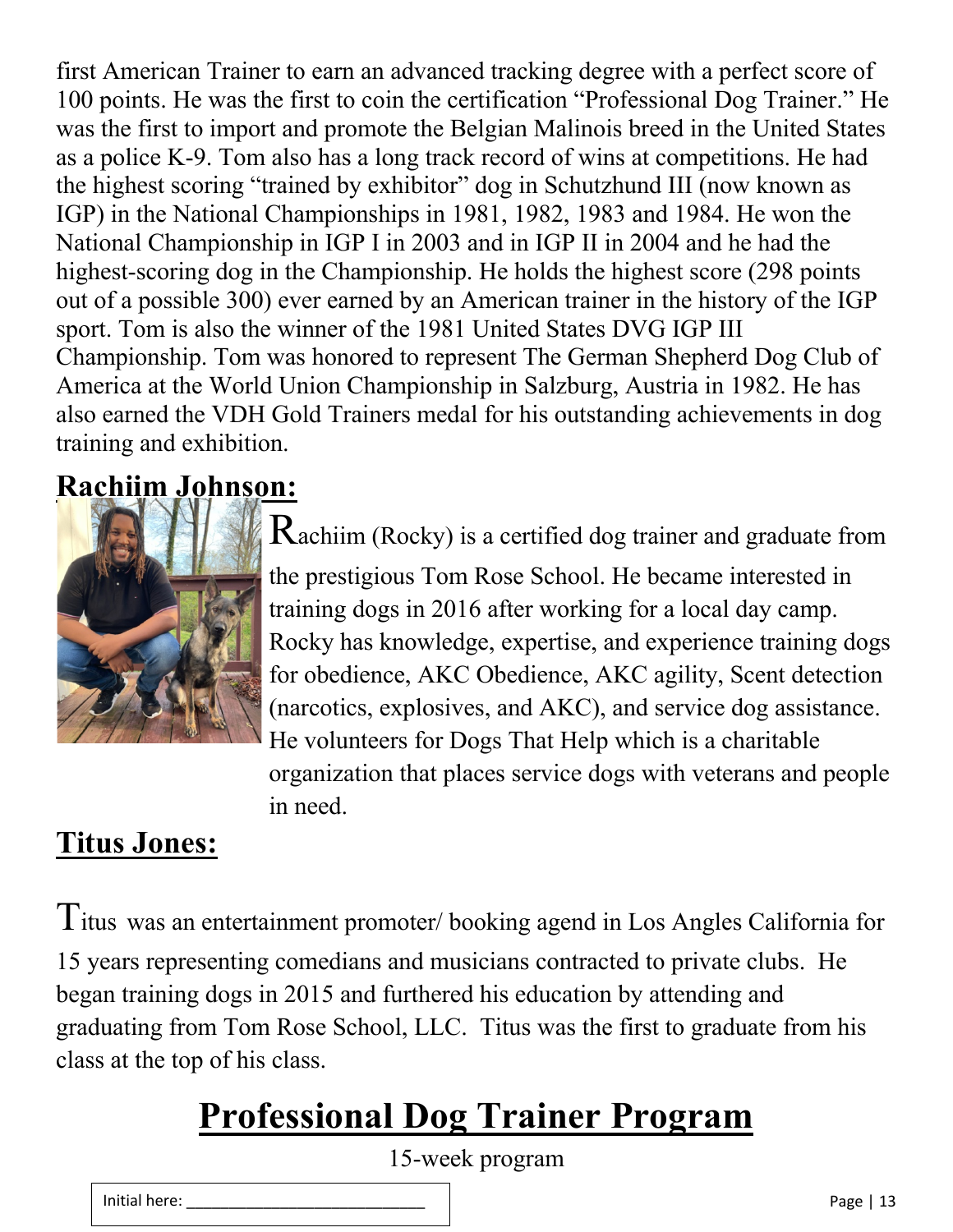**TUITION: \$13,475** after Management Program Discount. *(Full tuition is \$14,375 without participation in the Management Program (discounted \$900 with participation)*

## **PROGRAM DESCRIPTION:**

The Tom Rose School L.L.C. **Professional Dog Trainer Program** prepares you for future employment in this industry. This Program challenges you to develop unique training methods and problem-solving techniques. Rather than teaching a single method for use in each exercise, we show you techniques and strategies to help you determine the training needs suitable to individual dogs. As the program progresses, independent study becomes a more and more valuable learning tool to our students. This intensive course focuses on hands-on training and allows students to gain experience working with a wide range of dog personalities and training obstacles.

## **CLASS STRUCTURE:**

Classes consist of supervised hands-on training, lectures, supervised study hall, demonstrations, and electronic media presentations.

We schedule class time Tuesday thru Saturday beginning at nine (9:00 AM) in the morning and concluding at three thirty (3:30 PM) in the afternoon, with a lunch break.

### **In the Professional Dog Trainer Program you receive training in:**

- Obedience (Balanced and motivational) 80 hours
- Puppy Imprinting  $-50$  hours
- Agility  $-40$  hours
- Tracking  $& Search 50 hours$
- Specific Odor Detection  $-50$  hours

Initial here: \_\_\_\_\_\_\_\_\_\_\_\_\_\_\_\_\_\_\_\_\_\_\_\_\_\_\_\_ Page | 14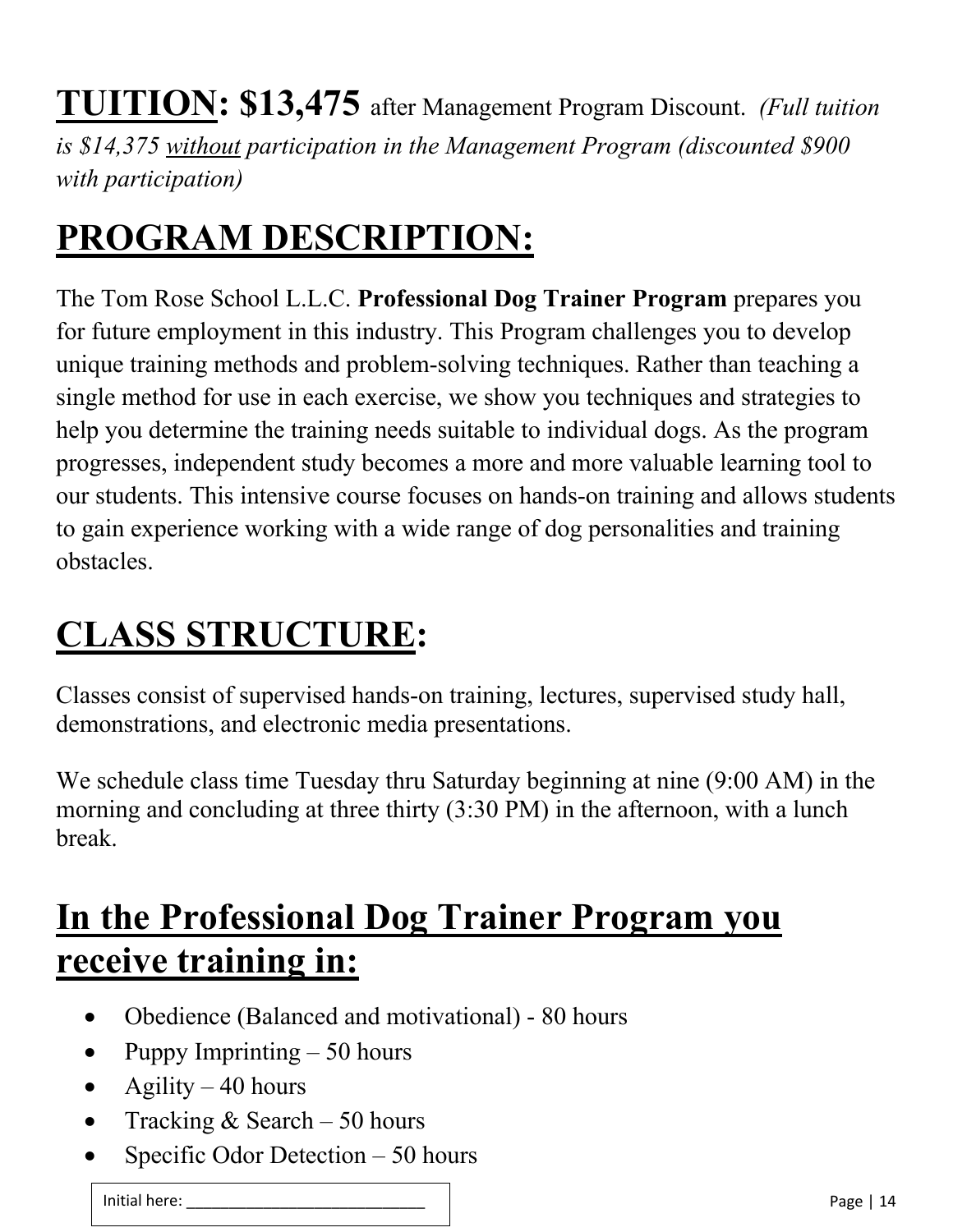- Teaching Group & Private Obedience Classes 50 hours
- Public Relations, Sales, & Management  $-50$  hours
- IGP, Civil Protection, Security, and starting a puppy, includes lectures and demonstrations – 42.5 hours SB 412.5 hours total time – above totals 412.50

Your certification as a Professional Dog Trainer requires fulfillment of objectives listed below with an average score of 70% or higher. We conduct informal consultations periodically to ensure that you are aware of your progress within the program.

If after 8 weeks your mid-term progress is insufficient, we allow 2 weeks to improve "catch up". If you fail to meet this deadline, we dismiss you from school. You can appeal your dismissal by providing a written explanation outlining mitigating circumstances within 3 days of your dismissal. Present your written explanation to the instructional staff, who will render a decision within 3 days.

Included are:

- 1. The "Dog House" Test, or AKC CGC
- 2. Demonstrate all AKC Novice Agility obstacles correctly performed.
- 3. AKC Novice sit and down stay exercise. (Current rules one minute sit and one minute down)
- 4. Teaching private and group obedience classes,
- 5. Successful participation in the management program,
- 6. Preliminary requirements.

# **We Focus On:**

Skills recognized by employers in the field. Nationally recognized dog contest events including those governed by the American Kennel Club (AKC), IGP (DVG, USA, WDA), National Narcotic Detector Dog Association (NNDDA), United Kennel Club (UKC), and other major national and international kennel clubs.

## **PROFESSIONAL PROGRAM REQUIREMENTS**

Initial here: \_\_\_\_\_\_\_\_\_\_\_\_\_\_\_\_\_\_\_\_\_\_\_\_\_\_\_\_ Page | 15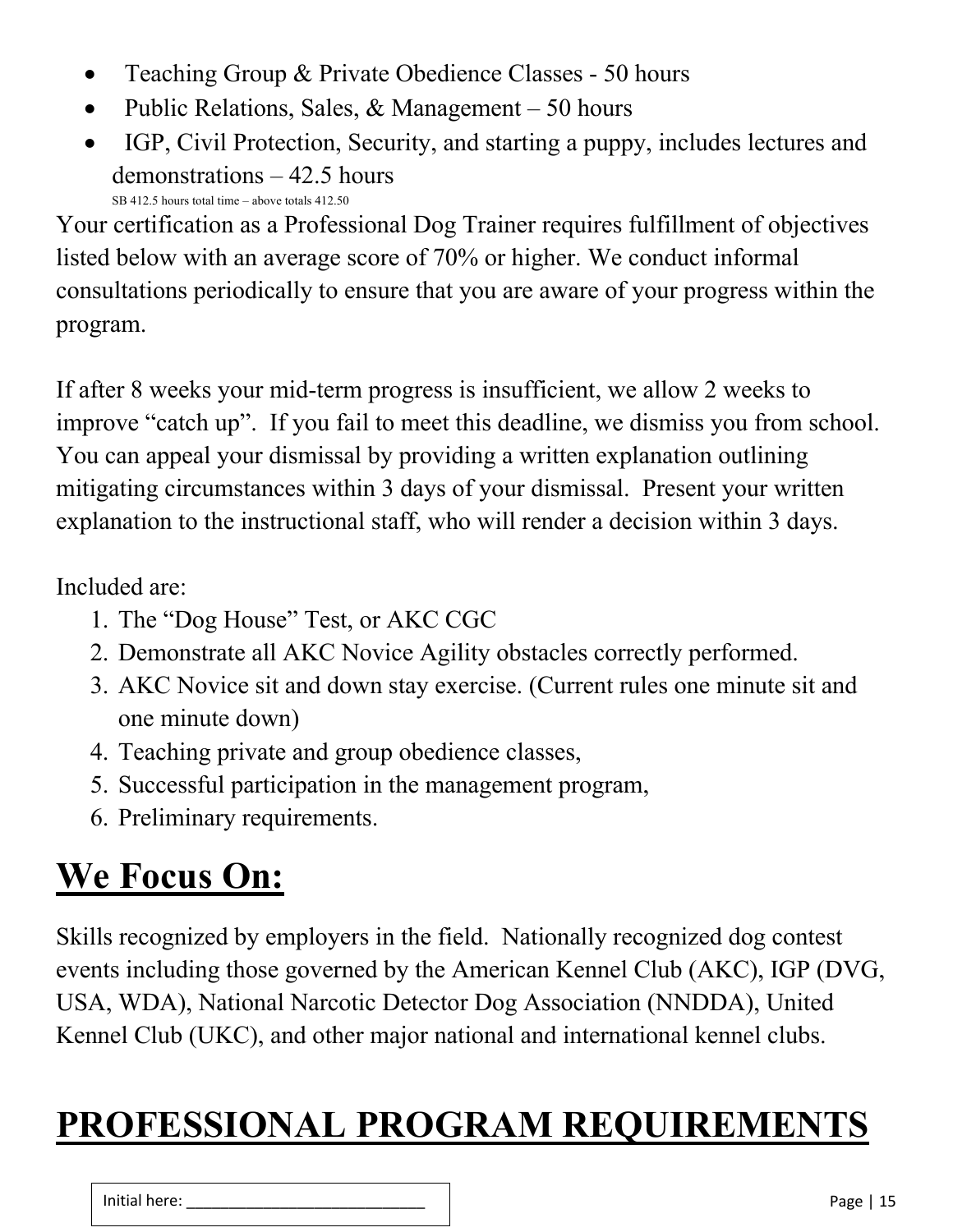#### **A. SCORED OBEDIENCE REQUIREMENTS:**

- A dog passes the "Dog House" Test:
- A dog passes an AKC Novice or CGC obedience routine.
- A dog passes an AKC Novice Agility course.

#### **B. PASS OR FAIL REQUIREMENTS:**

- A dog to perform a stick/hoop jump.
- A dog passes a (TDI) Therapy Dog International
- A dog passes the AKC Canine Good Citizen Test.
- A dog retrieves a thrown "dumbbell" on a flat surface. Judged according to IGP or AKC rules.
- A dog to do a 30 pace send out according to IGP rules or "Go to your" place" exercise at 30 paces using a climb bench as the place.
- Two specific motivational behaviors ("tricks") with either dog.
- AKC Novice sits and down stay.

### **C. TRACKING:**

A dog to pass an IGP I level track, or AKC "T" track.

# **D. SPECIFIC ODOR DETECTION:**

A dog trained from start to NNDDA Certification, or TRS test equivalent, to indicate on one hidden pseudo or real scents.

**E**. **WRITTEN EXAMS**: Written exams are based on class lectures, electronic media presentations, practical training, field trips, and dog show rules.

# **F. IN KENNEL TRAINING DOGS (IKT'S):**

We provide client owned dogs for you to train when we feel that you are capable as a trainer. Grades depend on consistency in the training, handling, and care of each dog, relative to the owner's request, as well as the student's ability to present the

| .<br>. de '<br>יס״<br>____<br>______________ | Initial here: |
|----------------------------------------------|---------------|
|----------------------------------------------|---------------|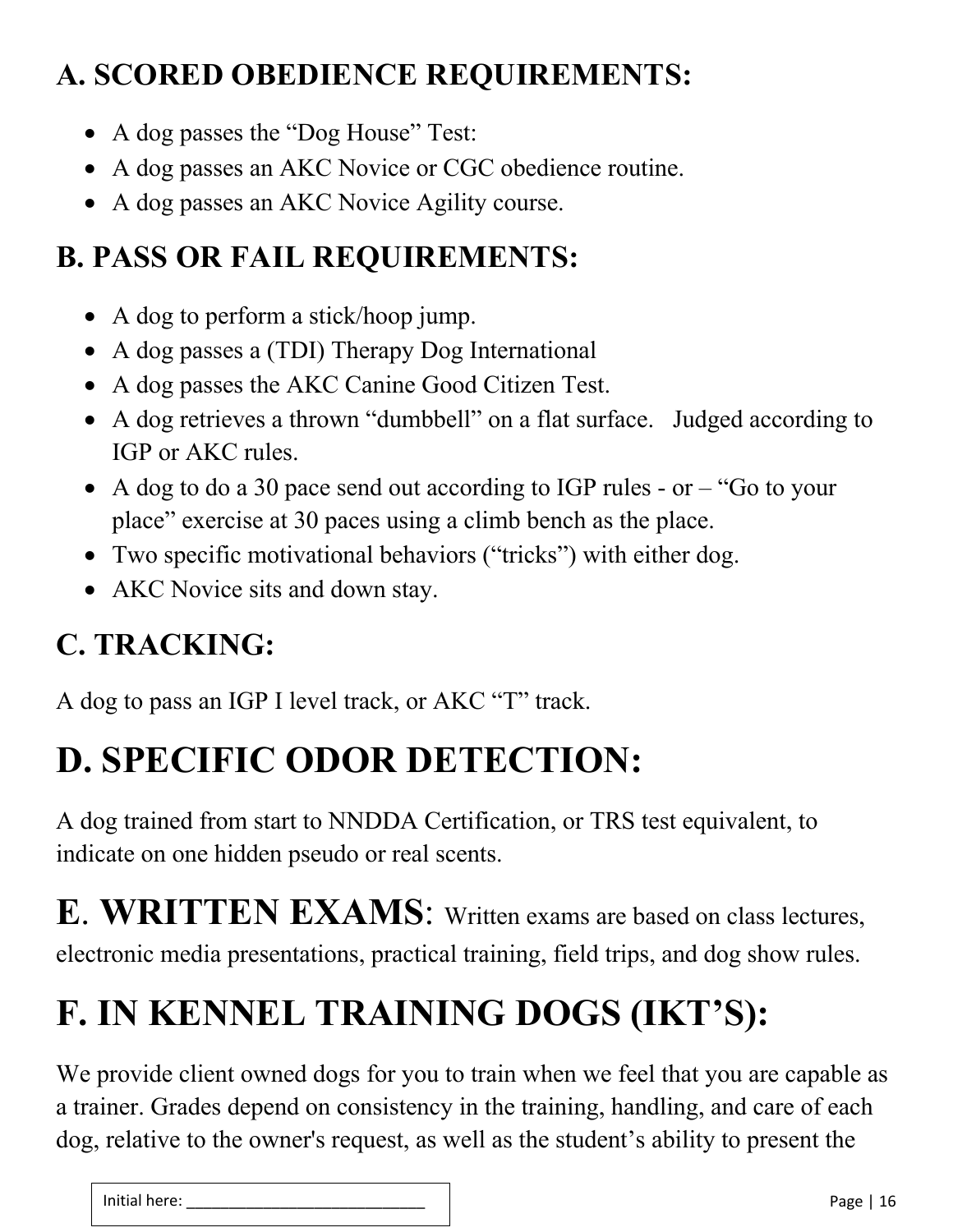dog to the client upon their arrival. Failure to accept or properly train a dog will result in drop of your grade. If your instructor feels you are not following directions and/or not competent they may withdraw this privilege.

## **G. GROUP & PRIVATE OBEDIENCE CLASSES:**

With the approval of TRS staff, you conduct private training sessions with clients. You act as participants, helpers, assistant instructors, and public relations representatives in group training sessions. Upon staff approval, you officiate group training classes.

## **H. MANAGEMENT PROGRAM:**

You learn to manage fellow students and be managed by other students in the TRS Management program. The Managers objective is to provide everyone with a clean, uncluttered, safe working environment. The Managers assign tasks to fellow students and follow up on performance. Tasks include cleaning and organizing working areas, cleaning exercise areas, replacing dog training equipment to its proper storage location. A weekly management grade is awarded to each weekly manager.

You receive a tuition discount when you participate in the "management" program. If you chose not to participate in the management program you must pay full price for the program. Any participating students with an unexcused absence must pay a daily \$12 penalty.

## **PROFESSIONAL PROGRAM WITHDRAWAL AND REFUND POLICIES**

#### **WITHDRAWAL POLICY:**

To withdraw, you must submit a written withdrawal form to the admissions office (a withdrawal form is included in your orientation paperwork). Any applicable refund of tuition is computed as of the date of receipt of the withdrawal form (not necessarily the date written on the withdrawal form).

| $\cdots$<br>Initial here: | Page |
|---------------------------|------|
|---------------------------|------|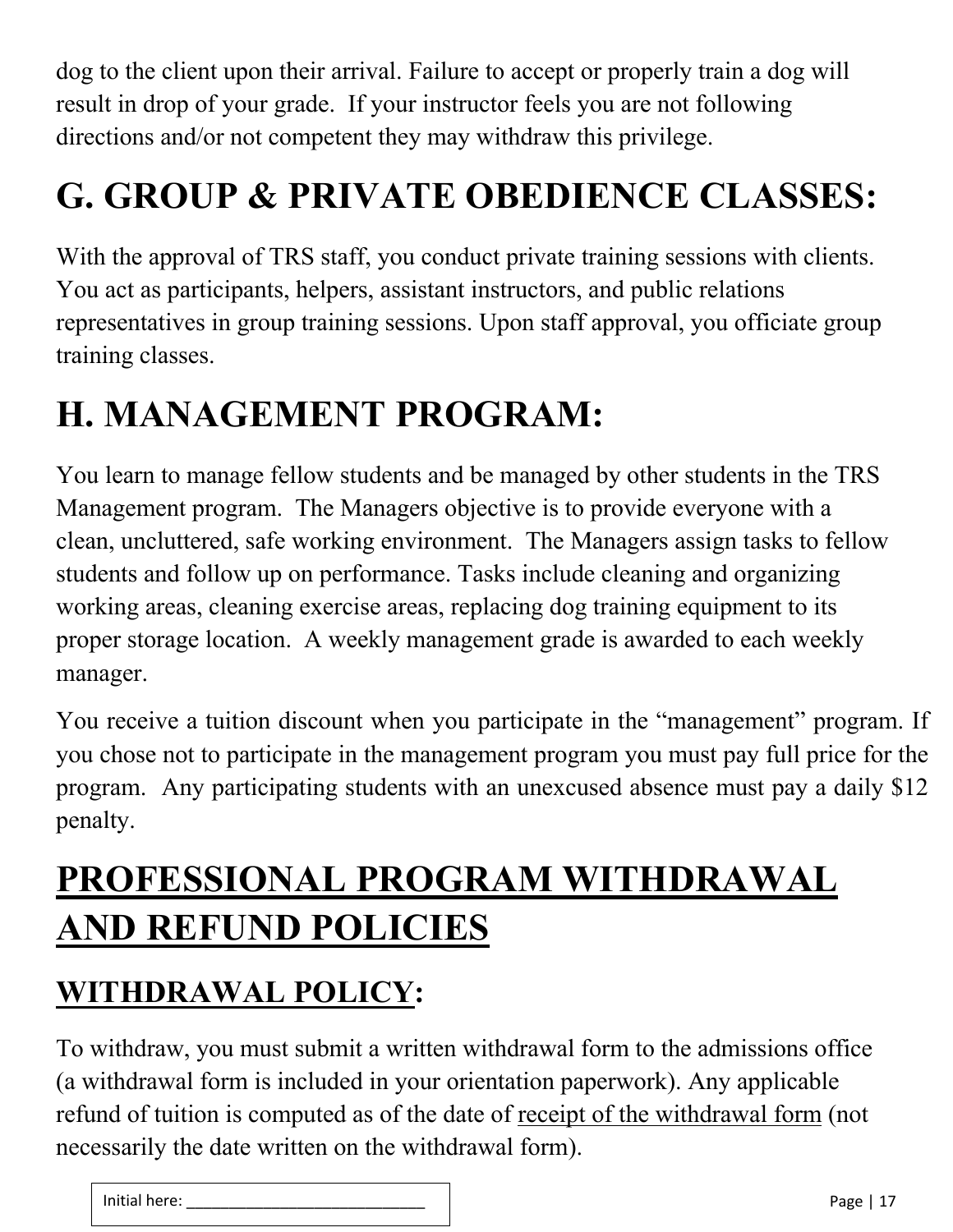#### **REFUND POLICY:**

We deduct 12.5% of the tuition paid at the beginning of each week of class (each week begins Sunday morning at 12:01 AM). We will not give any refunds after the start of the eighth week of class in the Professional program. Each week ends at the close of business Saturday and the next week begins at that time, regardless of student attendance.

## **Master Dog Trainer Program** 8-week Program

**TUITION: \$6,990** *after Management Program Discount. (Full tuition is \$7470 without participation in the Management Program)*

#### **PROGRAM DESCRIPTION:**

Admission in The Tom Rose School, LLC **Master Dog Trainer Program** requires graduation from the Professional Dog Trainer Program and staff recommendation. The Master Dog Trainer Program includes lectures, video instruction, supervised hands-on training, and unsupervised training. You build from your training accomplishments in the Professional Dog Trainer Program. As a Master Dog Trainer student, we strongly encourage you to participate in outside dog exhibitions or "showing". This may include IGP trials, Police trials, AKC trials, Specific Odor competitions, agility competitions, etc. It is our sincere desire that you become a trainer who distinguishes themselves in an aspect of training.

#### **CLASS STRUCTURE:**

We schedule class time Tuesday thru Saturday beginning at nine in the morning and concluding at noon.

Significant independent study and training time is required. Success depends on self-motivation, thirst for knowledge, and a sincere enjoyment of training as does future success in the profession.

|--|--|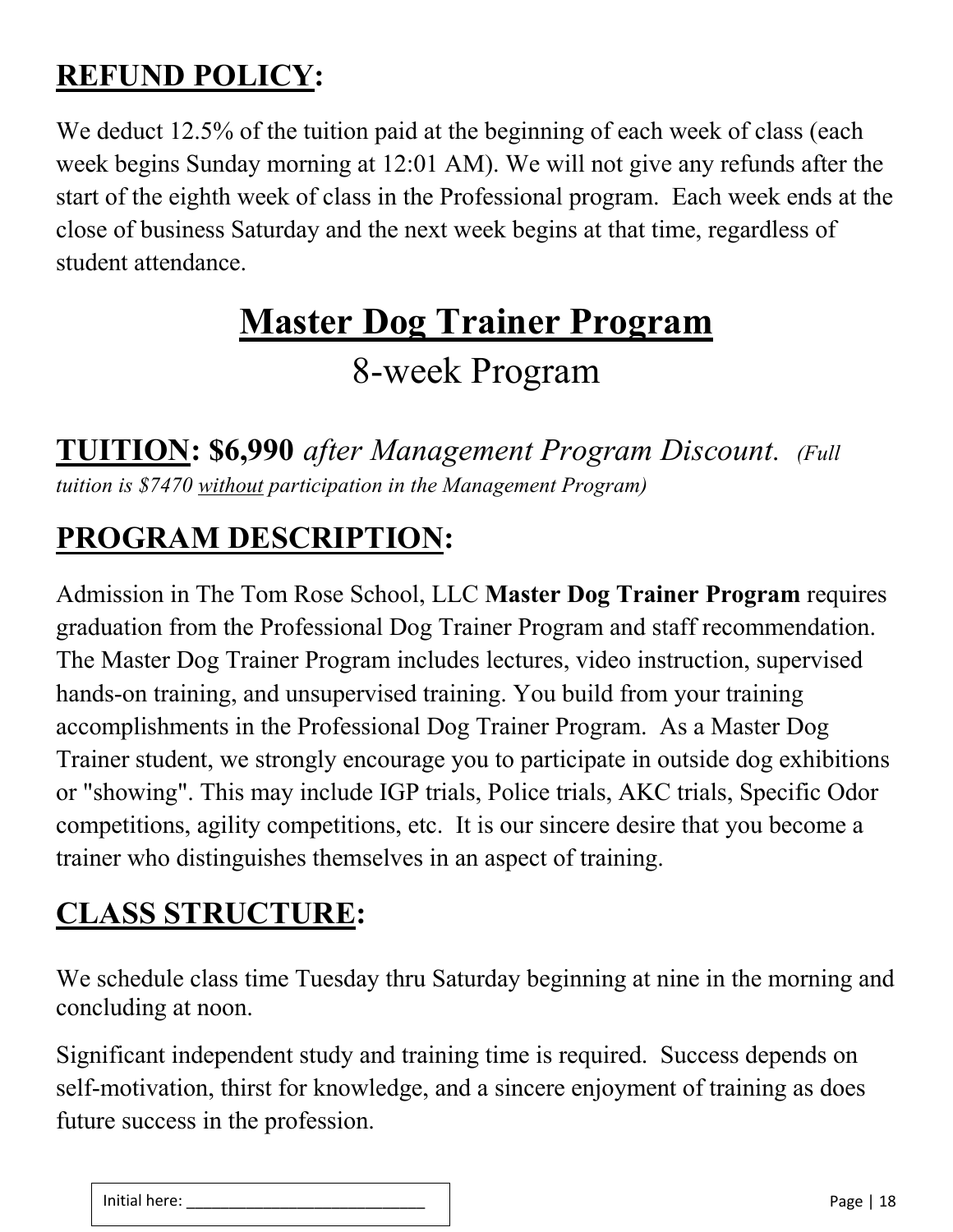#### **Students in the Master Dog Trainer Program receive training in:**

- Advanced Obedience 40 hours
- Advanced Tracking or search  $= 20$  hours
- Advanced Odor Detection 20 hours
- Student teaching assistant  $= 20$  hours
- Advanced Group and Private Obedience Class 20 hours

If after 4 weeks your mid-term progress is insufficient, we allow 1 week to improve "catch up". If you fail to meet this deadline, we dismiss you from school. You can appeal your termination by providing a written explanation outlining mitigating circumstances preventing you from accomplishing this goal within 36 hours of your termination. Present this document to the instruction staff, they will render a decision within 36 hours.

You demonstrate:

- 1. The "Dog House" Test with "SG" or "V" rating,
- 2. A 1 minute and 3 minute AKC sit and down stay exercise
- 3. A Specific odor detection, additional scent from Professional Dog Trainer Program's requirements.
- 4. Teaching private and group obedience classes,
- 5. Successful participation in the management program

### **We Focus On:**

Obedience techniques, advanced practical application, and innovative personal approaches to training dogs. You master techniques and demonstrate proficiency in training.The Master Dog Trainer Program places special emphasis on customer communication skills as well. You learn the dynamics of dealing with problem situations on individual and group levels. The course also focuses on training dogs above the basic certification level for specific odor detection with an emphasis on problem solving, and speed indications.Advanced methods of training dogs for

| $\cdots$<br><br>ial nere:<br>. | <u>.</u><br>age<br>and the control of the con- |
|--------------------------------|------------------------------------------------|
|--------------------------------|------------------------------------------------|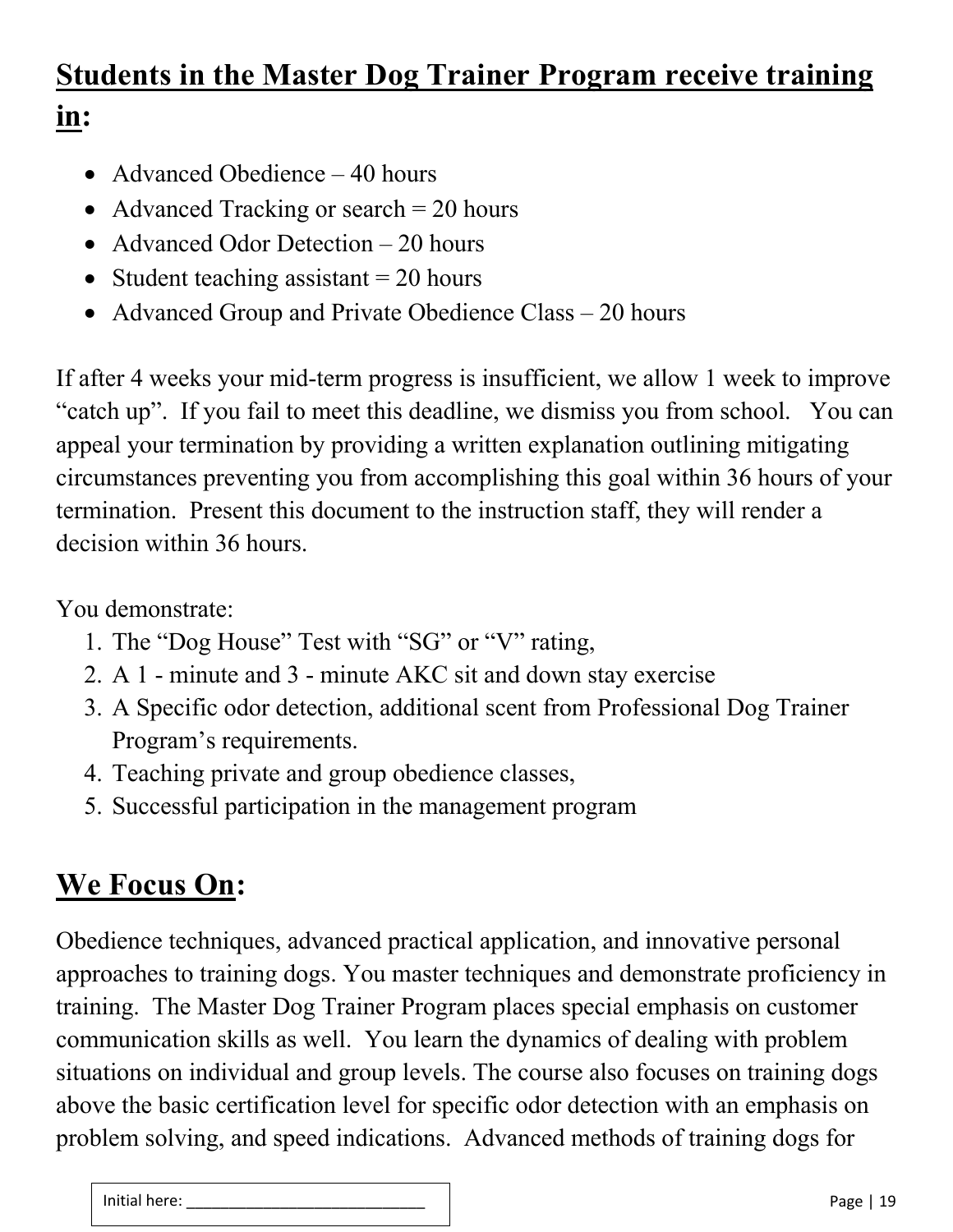handler protection, field search, building search, deployment, and area protection are covered. If you want to participate in helper training, you have the opportunity to develop decoy/ helper skills.

## **MASTER PROGRAM REQUIREMENTS:**

#### **A. SCORED OBEDIENCE REQUIREMENTS:**

- A dog passes the IGP I obedience routine
- A dog passes with SG or V-rating on the "Dog House" test

#### **B. SPECIFIC ODOR PRACTICAL REQUIREMENTS:**

- A dog passes a field search in tall grass for a gun or knife or key
- A dog trained in Specific Odor Detection (timed search, two odors)

#### **C. TRACKING REQUIREMENTS:**

- A dog passes an IGP II track **OR**,
- A dog passes a SAR/Felon track

#### **D. PASS OR FAIL REQUIREMENTS:**

- Open sits and downs (3 min sit, 5 min down), out of sight
- A dog passes a stand in motion exercise

### **E. IN KENNEL TRAINING DOGS (IKT'S)**

We assign you more dogs including more difficult training cases than in the Professional program e.g. handler aggressive dogs, overly vocal dogs, overly submissive dogs, as well as difficult to handle owners. If your instructor feels you are not following directions and/or not competent they may withdraw this privilege.

### **F. GROUP AND PRIVATE OBEDIENCE CLASSES**

| <br>، در ر<br>-<br>. | .<br>ae.<br>۰o<br>- |
|----------------------|---------------------|
|                      |                     |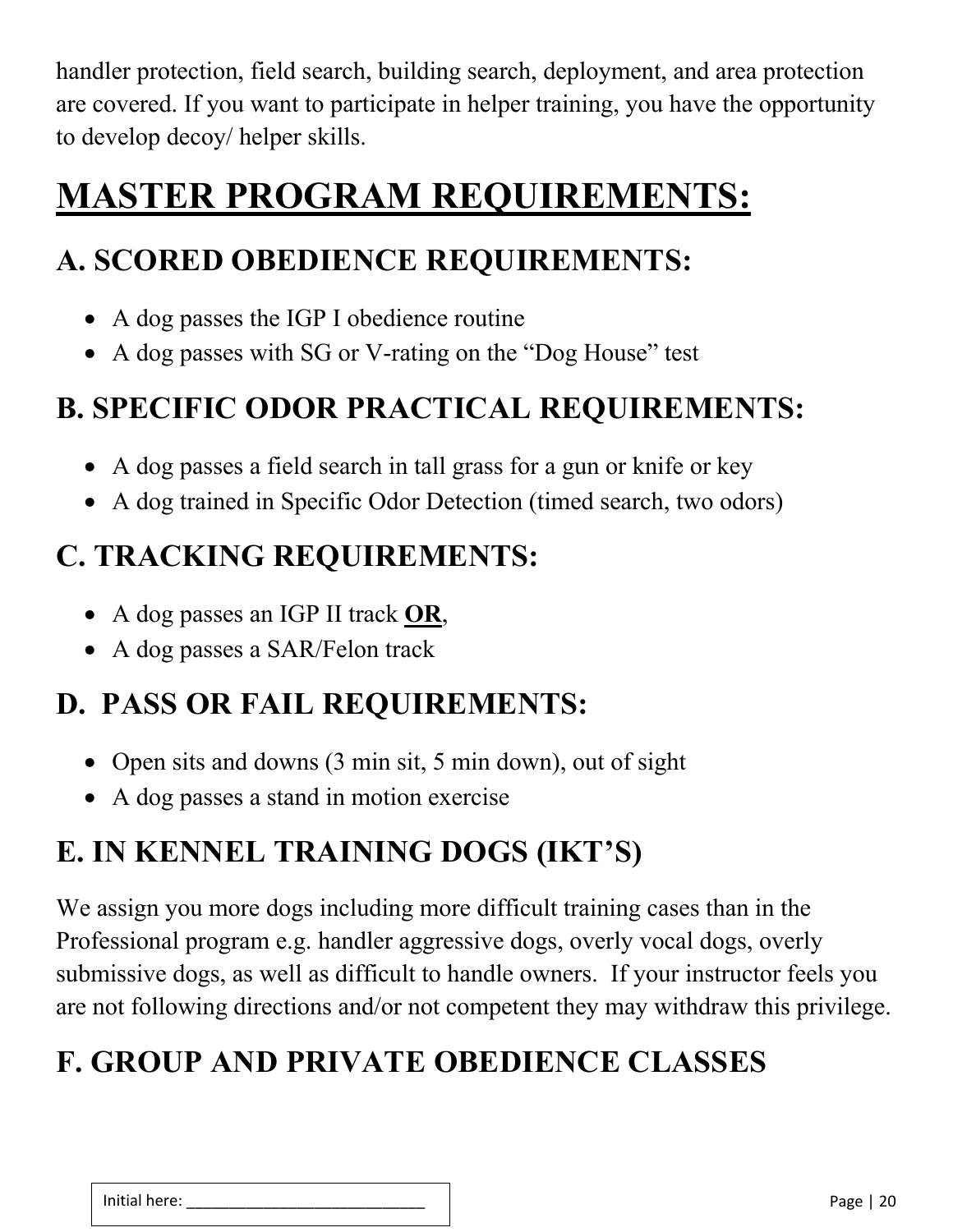You are required to officiate Saturday group classes using the PA system and completely manage any class, preferably an advanced session if available. You also are required to do one-on-one private lessons with clients.

### **G. HELPER TECHNIQUES:**

Your attendance in protection class is required, however participation is elective, not a requirement. Protection classes include but are not limited to lectures, literature, and practical application.

### **H. MANAGEMENT PROGRAM:**

You learn to manage fellow students and be managed by other students in the TRS Management program. The Managers objective is to provide everyone with a clean, uncluttered, safe working environment. The Managers assign tasks to fellow students and follow up on performance. Tasks include cleaning and organizing working areas, cleaning exercise areas, replacing dog training equipment to its proper storage location. A weekly management grade is awarded to each weekly manager.

You receive a tuition discount when you participate in the "management" program. If you chose not to participate in the management program you must pay full price for the program. Any participating students with an unexcused absence must pay a daily \$12 penalty.

## **MASTER DOG TRAINER PROGRAM WITHDRAWAL**

## **AND REFUND POLICIES**

#### **WITHDRAWAL POLICY:**

To withdraw, you **must submit a written withdrawal form** to the admissions office (withdrawal forms are available from the admissions office). Any applicable refund of tuition is computed as of the date of receipt of the withdrawal form (not the date written on the withdrawal form).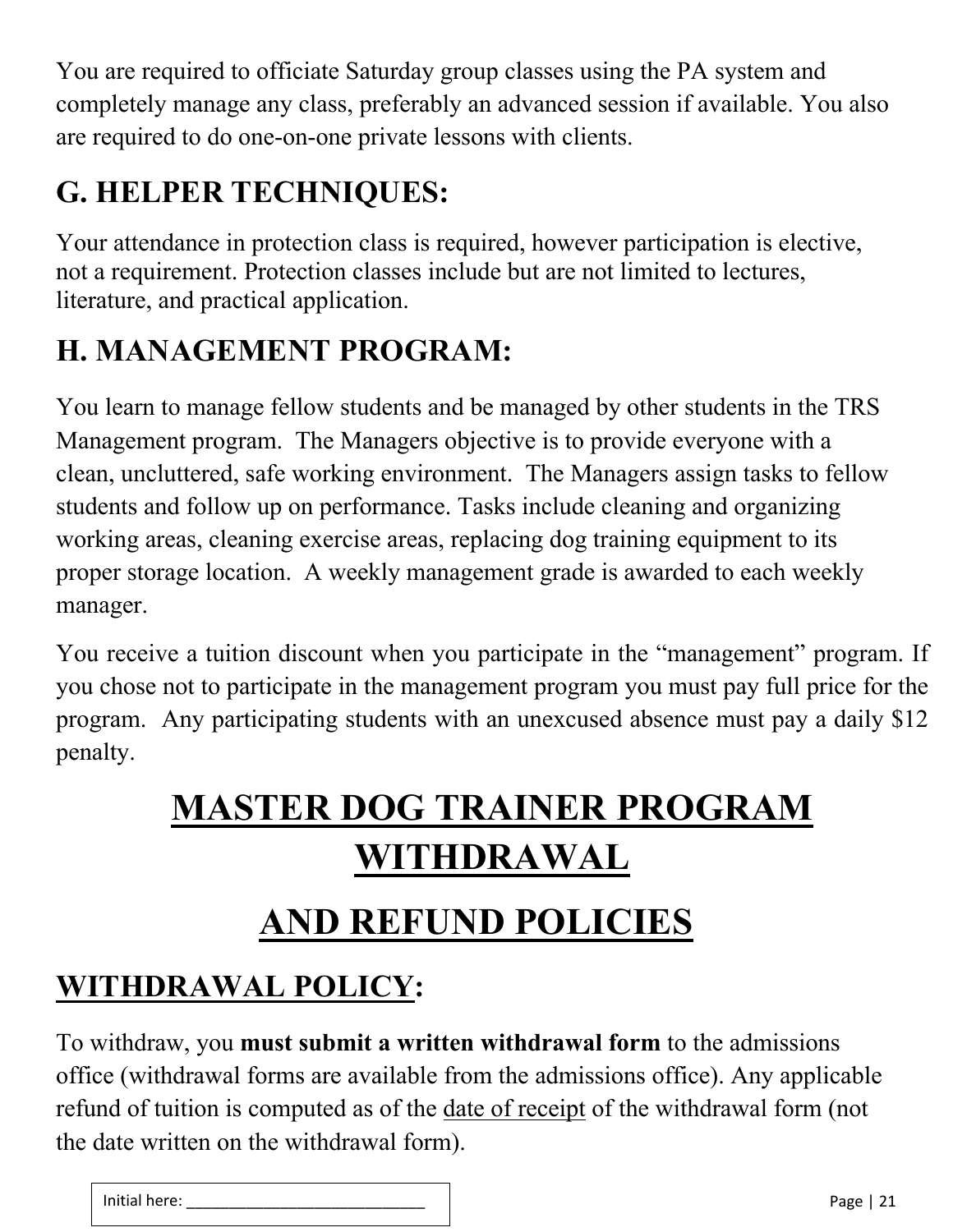#### **REFUND POLICY:**

We deduct 25% of your tuition (paid for the class) at the beginning of each week of class (week begins Sunday Morning at 12:01 AM). We will not give any refunds after the start of the conclusion of the fourth week of class in the Master program. Each week ends at the close of business Saturday and the next week begins at that time, regardless of student attendance.

### **Ultimate Dog Trainer Program**

23-week program

**TUITION: \$17,950** after Management Program Discount. *(Full tuition is \$19,330 without participation in the Management Program (discounted \$1380 with participation)*

### **PROGRAM DESCRIPTION:**

The Tom Rose School L.L.C. **Ultimate Dog Trainer Program** bundles our Professional Dog Trainer Program and Master Dog Trainer Programs together with no changes in the curriculum or hours of instruction, with significantly discounted tuition when compared to paying for the Professional Dog Trainer Program and Master Dog Trainer programs individually. Contact hours are the same as the combination of the Professional Dog Trainer and Master Dog Trainer Programs together.

You are subject to the same mid-term demonstration of requirements as in both the Professional Dog Trainer Programs and Master Dog Trainer Programs. If you fail to meet these deadlines, we dismiss you from school. You can appeal your termination by providing a written explanation outlining mitigating circumstances preventing you from accomplishing this goal within 3 days of your termination. Present this document to the instruction staff, they will render a decision within 3 days.

#### **You receive training in the following:**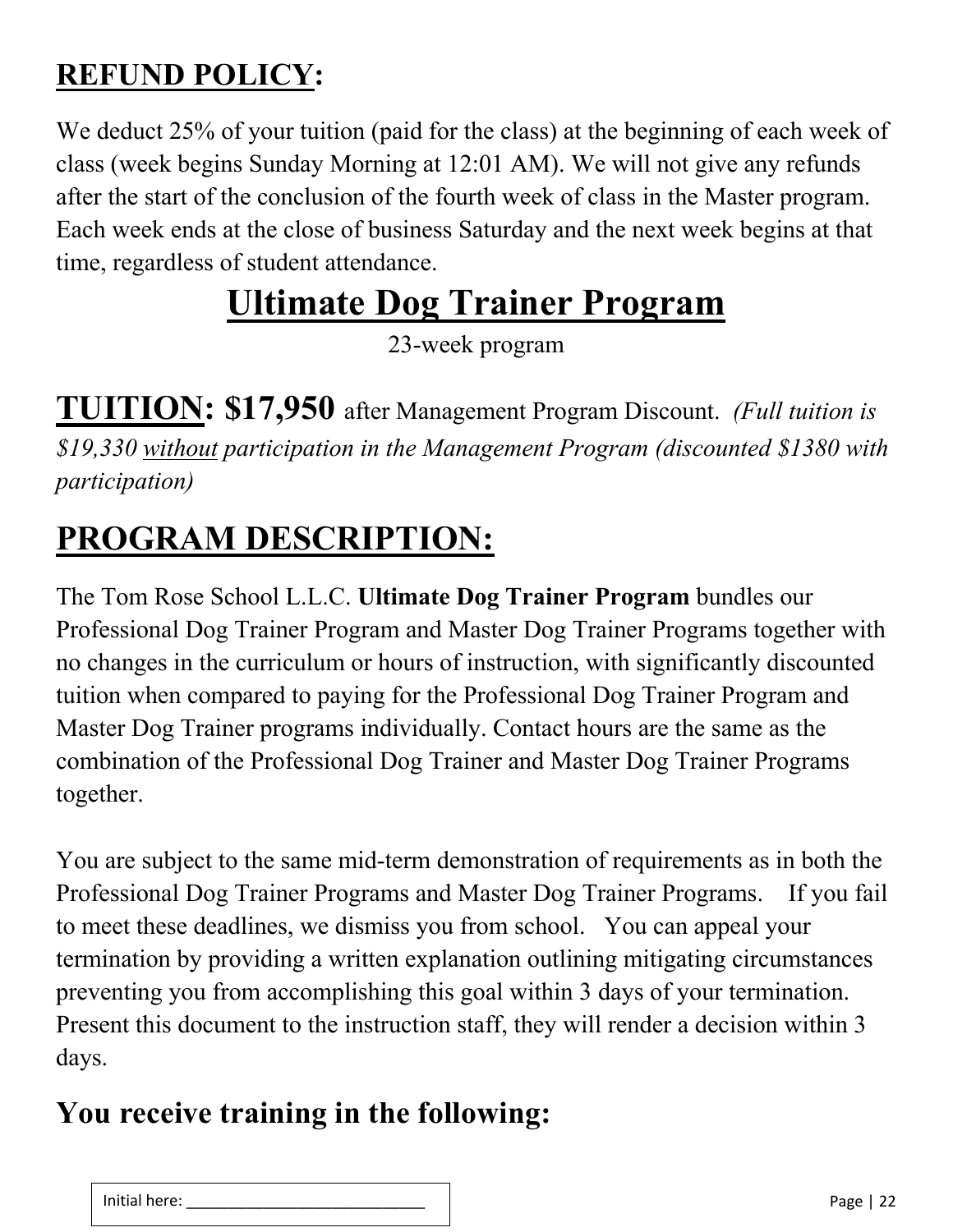- Obedience Through Advanced (Balanced and motivational) 110 hours
- Puppy Imprinting  $-50$  hours
- Agility  $-40$  hours
- Tracking & Search through advanced  $-70$  hours
- Specific Odor Detection through advanced  $-70$  hours
- Teaching Group & Private Obedience Classes 50 hours
- Student teaching assistant  $-20$  hours
- Public Relations, Sales, & Management  $-50$  hours
- IGP, Civil Protection & Security through Advanced  $-52.5$  hours
- Advanced Group and Private Obedience Class 20 hours Total hours should be  $412.5 + 120 = 532.5$ , actually is 532.5

#### **CLASS STRUCTURE:**

During Part 1, the first fifteen weeks of the Ultimate Dog Trainer Program we schedule class time Tuesday thru Saturday beginning at nine in the morning and concluding at three thirty in the afternoon, with a lunch break. In Part 2, weeks 16 through week 23 of the program sessions begin at nine in the morning and conclude at noon.

Significant independent study and training time is required. Success depends on self-motivation, thirst for knowledge, and a sincere enjoyment of training; as does future success in the profession.

### **WITHDRAWAL POLICY:**

To withdraw, you must submit a written withdrawal form to the admissions office (withdrawal forms are available from the admissions office.) Any applicable refund of tuition is computed as of the date of receipt of the withdrawal form (not necessarily the date written on the withdrawal form).

### **REFUND POLICY:**

We deduct 8.7% of the tuition (paid for the class) at the beginning of each week of class (week begins Sunday Morning at 12:01 AM). We do not give any refunds after the start

| Initial here:<br>______________ | $D_{\mathcal{A}}$<br><u>_</u><br>ים שי<br>__ |
|---------------------------------|----------------------------------------------|
|                                 |                                              |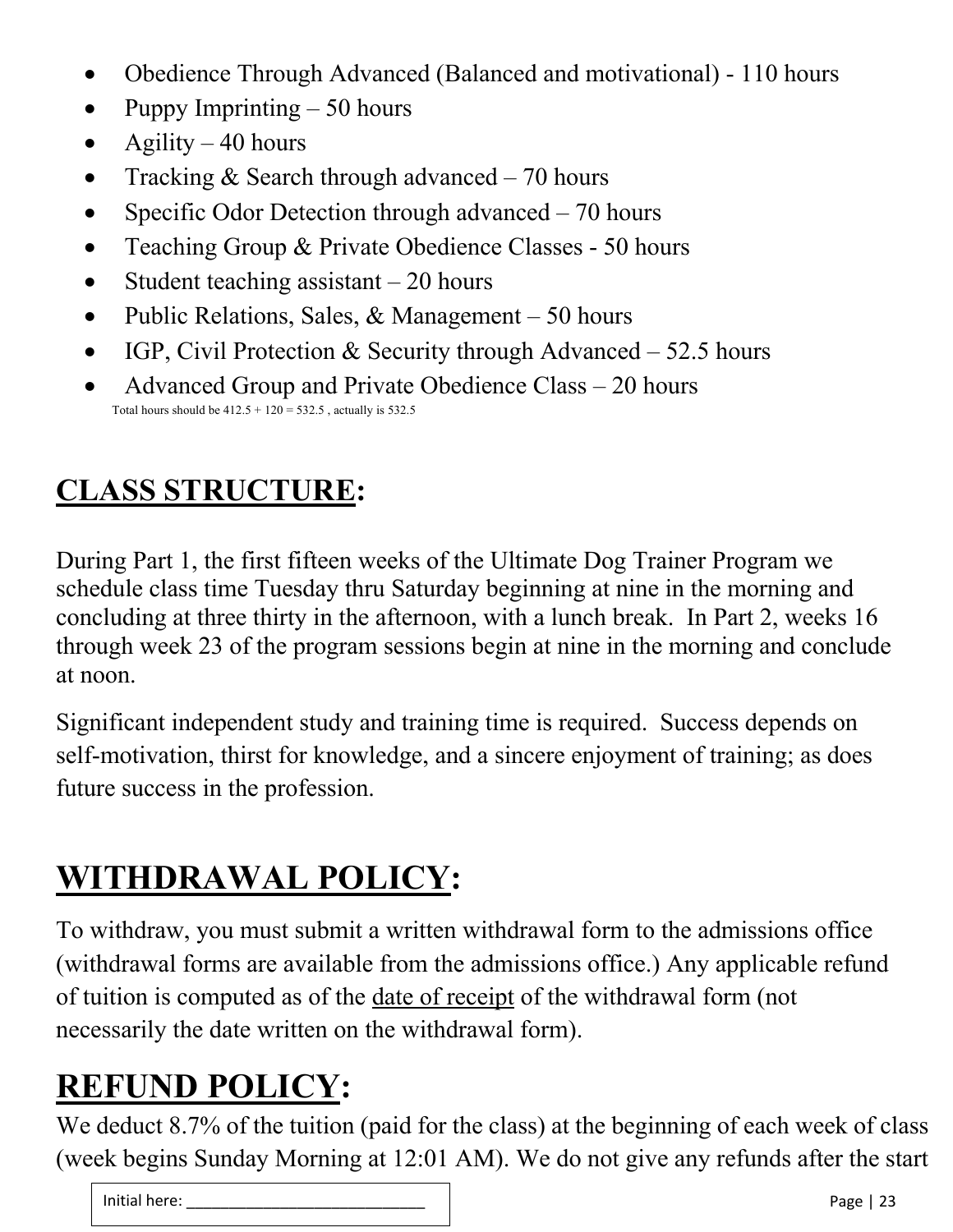of the twelfth week of class of the program. Each week ends at the close of business Saturday and the next week begins at that time, regardless of student attendance.

Saturday and the next week begin at that time, regardless of student attendance.

You may not discontinue the Ultimate program and its pricing and only participate in the Professional Program.

#### **MANAGEMENT PROGRAM:**

You learn to manage fellow students and be managed by other students in the TRS Management program. The Manager's objective is to provide everyone with a clean, uncluttered, safe working environment. The Managers assign tasks to fellow students and follow up on performance. Tasks include cleaning and organizing working areas, cleaning exercise areas, replacing dog training equipment to its proper storage location. A weekly management grade is awarded to each weekly manager.

You receive a tuition discount when you participate in the "management" program. If you chose not to participate in the management program, you must pay full price for the program. Any participating students with an unexcused absence must pay a daily \$12 penalty.

### **SERVICE DOG TRAINER PROGRAM**

8 - week program

**TUITION: \$6,990** *after Management Program Discount. (Full tuition is \$7470 without participation in the Management Program)*

Cost of Attendance: \$6,990**\***

This program is designed for excellent trainers desiring to advance their knowledge and expertise training dogs for service work. In the Service Dog Trainer Program, we continue to build on what you've learned in the Professional Dog Trainer

| .<br>Page<br>here<br>. . |
|--------------------------|
|--------------------------|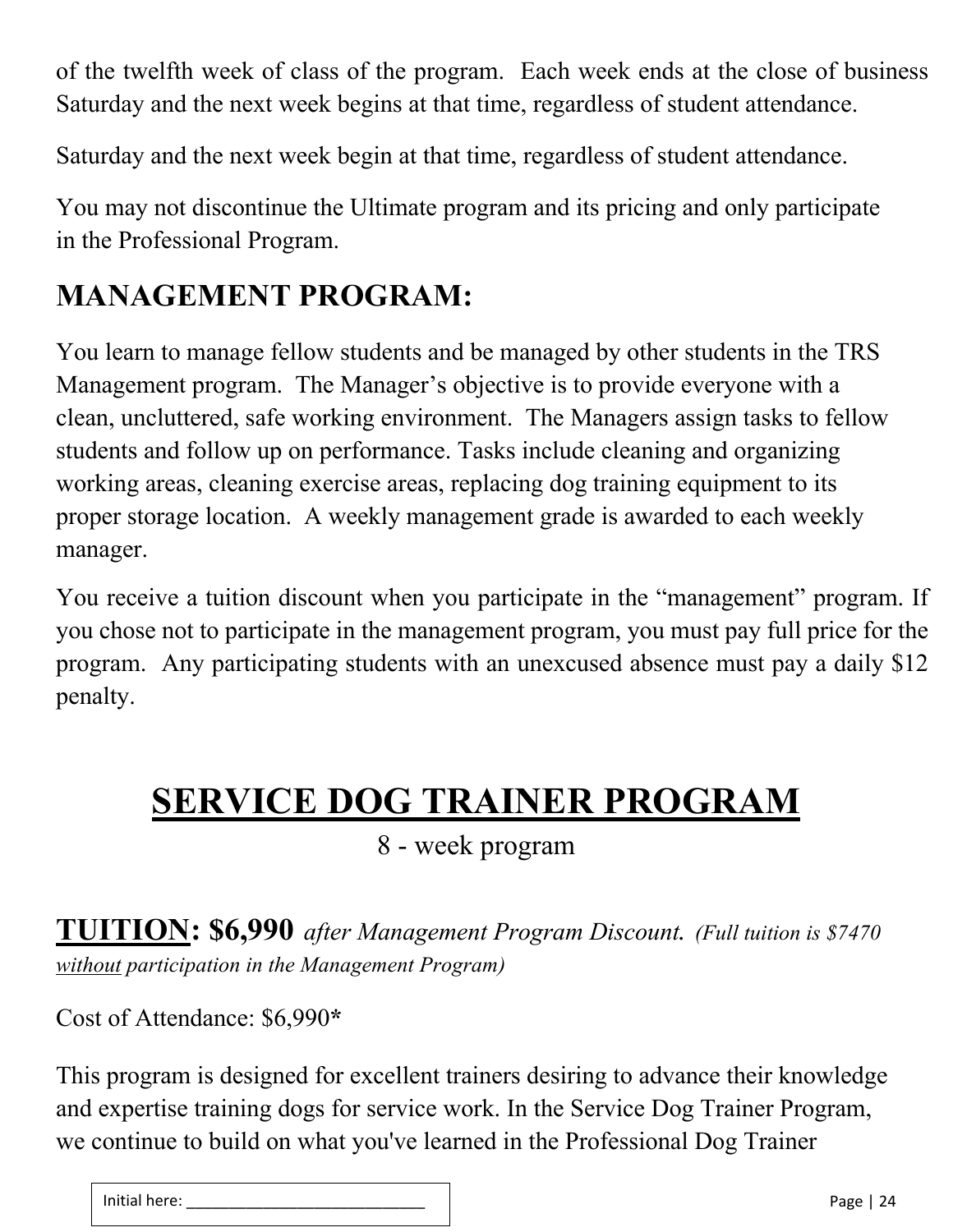Program and give you advanced real-world training. This program is selective, and acceptance depends on performance, attitude and graduation from the Professional Dog Trainer Program as well as recommendation from TRS Staff. This program includes:

### **PROGRAM DESCRIPTION:**

Admission in The Tom Rose School, LLC **Service Dog Trainer Program** requires graduation from the Professional Program and staff recommendation. Admission into The Tom Rose School, LLC Service Dog Trainer Program requires the applicant is 17 years of age or older. The Tom Rose School, LLC Service Dog Trainer Program consists of lectures, supervised and unsupervised training of actual working assistance dogs often off campus. The TRS staff assists students in understanding techniques necessary to accomplish requirements. The objective of the Service Dog Trainer Program is to prepare you for specialty level positions. We require you to deliver a dog to a disabled client. Delivery includes working with the disabled recipient who is satisfied with their dog's performance. A charitable organization may match you with a dog to train and deliver.

## **CLASS STRUCTURE:**

Success depends on self-motivation, thirst for knowledge, and a sincere enjoyment of training as does future success in the profession.

We schedule class time Tuesday thru Saturday beginning at one in the afternoon and concluding at four in the afternoon.

Significant independent study and training time is required. Success depends on self-motivation, thirst for knowledge, and a sincere enjoyment of training as does future success in the profession.

### **Students in the Service Dog Trainer Program receive training in the following areas:**

• Obedience (Balanced and motivational) -20 hours

| .<br>Initial here: |
|--------------------|
|--------------------|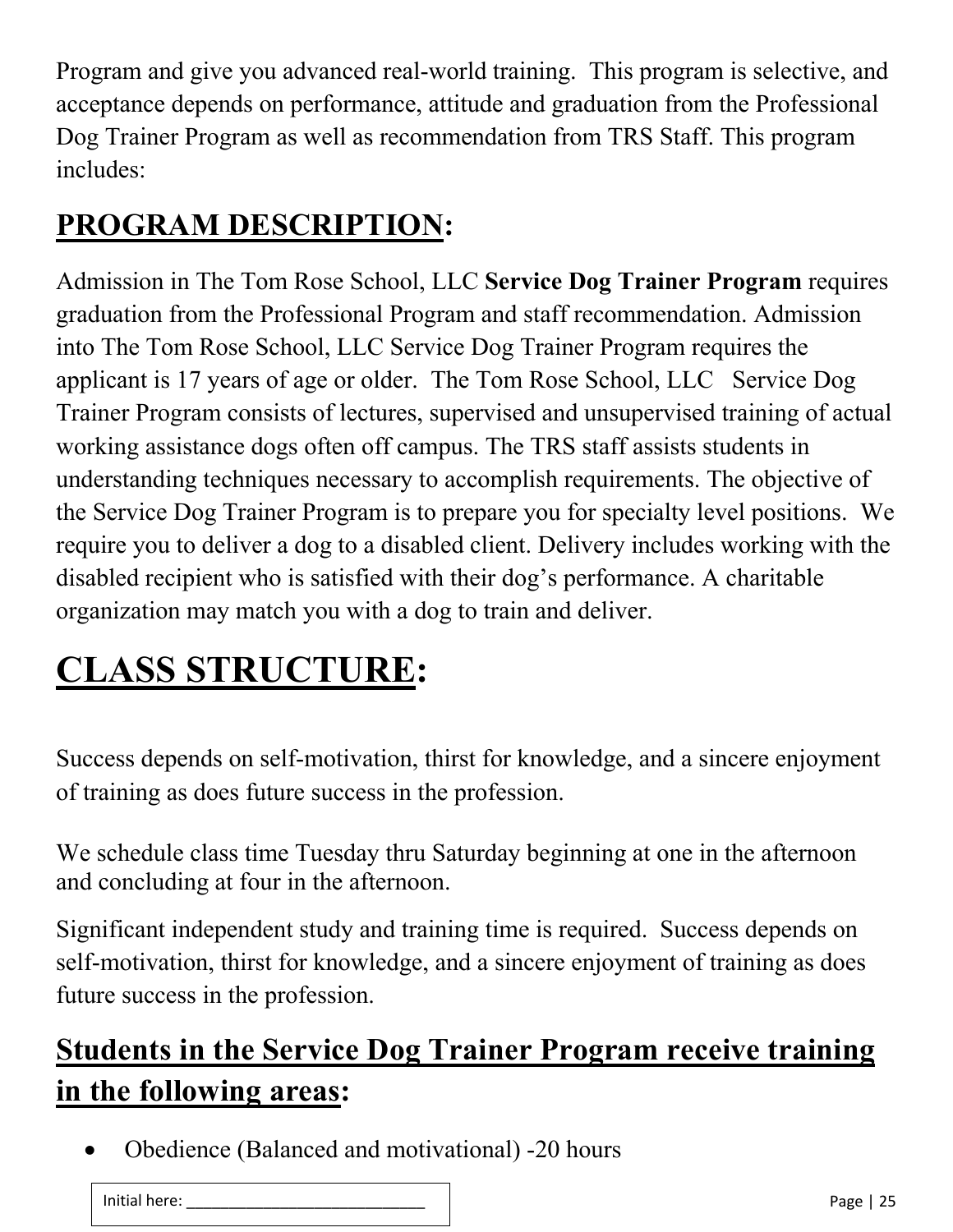- Service Dog training  $-80$  hours
- Teaching Group, service dog instruction, Private Obedience Classes 20

**\$6,990** *after Management Program Discount. (Full tuition is \$7600 without participation in the Management Program)*

If after 4 weeks your mid-term progress is insufficient, we allow 1 week to improve "catch up". If you fail to meet this deadline, we dismiss you from school. You can appeal your termination by providing a written explanation outlining mitigating circumstances preventing you from accomplishing this goal within 3 days of your termination. Present this document to the instruction staff, they will render a decision within 3 days.

At four (mid-term) weeks you must demonstrate the following:

- 1. Teaching private and group obedience classes,
- 2. Successful participation in the management program,
- 3. Eliminate on command
- 4. Under control at restaurants and other public areas

#### **We Focus On:**

Many different aspects of practical application for Service dogs. You learn skills commonly required plus many skills that are unique to a single individual and their dog.

#### **A. ADVANCED OBEDIENCE:**

#### **In order to receive the Service Dog Trainer Certificate, the student qualifies in the following areas:**

■ Train and place a Service Dog. A.D.A. law requires a minimum of three helping behaviors such as:

| Initial here: | .<br>agr<br>-- |
|---------------|----------------|
|               |                |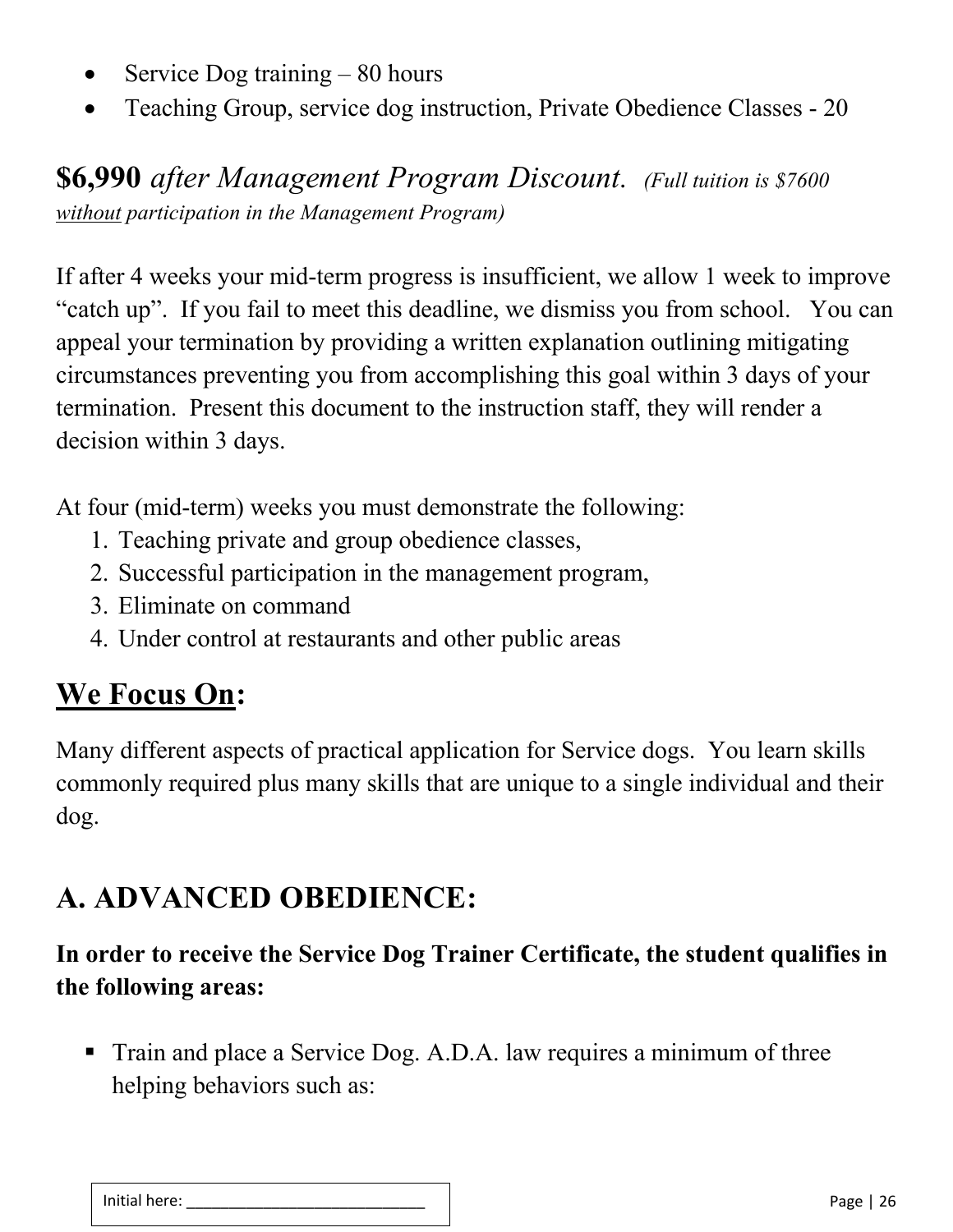Following a sighted person, finding home or car, helping a person to their feet, supporting a human going up or down stairs, High or low blood sugar, retrieves, etcetera.

The placed service dog demonstrates:

- 1. Staying quietly in a down under a table thru a meal
- 2. Under control at restaurants and other public areas
- 3. Food/ ball/ toy/ affection refusal from strangers
- 4. Refusal of commands from a stranger
- 5. Eliminate on command
- 6. Retrieve of harness and standing near for connection
- A dog passes a wheelchair Dog House test
- Coach a "client" and their dog to a T.D.I.
- A dog demonstrating a guided retrieve
- A dog demonstrating a search with a retrieve for lost personal Item

Additionally, training includes animal management; from basic care and feeding to assisting disabled handlers manage their animal.

### **B. IN KENNEL TRAINING DOGS (IKT'S)**

You learn to train any In Kennel Training Dogs that are in training to become Service dogs when opportunities become available. If your instructor feels you are not following directions and/or not competent they may withdraw this privilege.

### **C. TEACHING HUMAN SKILLS:**

Work with disabled clients and instruct them on the use and handling of their dogs in private tutoring sessions.

### **D. PUBLIC RELATIONS, SALES, AND FUNDRAISING:**

| .<br>______________ | `~~<br>--<br>٠o٠ |
|---------------------|------------------|
|                     |                  |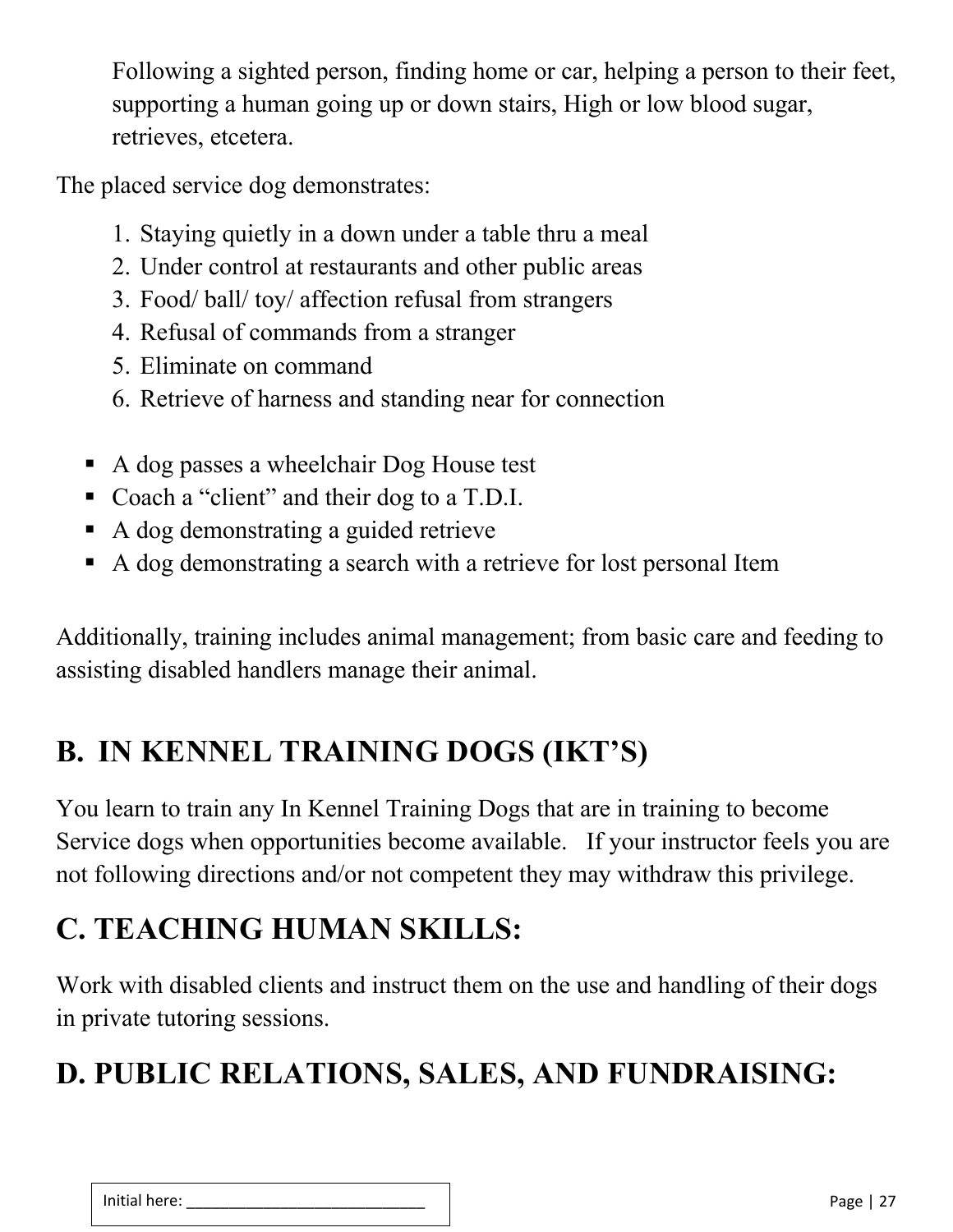Aspects of public relations, sales, developing a business, fund raising, business ethics, advertising, and where to locate a business are covered in individual lectures. Phone sales and dealing with customers are all covered in "role playing".

#### **E. MANAGEMENT PROGRAM:**

You learn to manage fellow students and be managed by other students in the TRS Management program. The Manager's objective is to provide everyone with a clean, uncluttered, safe working environment. The Managers assign tasks to fellow students and follow up on performance. Tasks include cleaning and organizing working areas, cleaning exercise areas, replacing dog training equipment to its proper storage location. A weekly management grade is awarded to each weekly manager.

You receive a tuition discount when you participate in the "management" program. If you chose not to participate in the management program you must pay full price for the program. Any participating students with an unexcused absence must pay a daily \$12 penalty.

#### **WITHDRAWAL POLICY:**

To withdraw, a student must submit a written withdrawal form to the admissions office (withdrawal forms are available from the admissions office.) Any applicable refund of tuition is computed as of the date of receipt of the withdrawal form (not the date written on the withdrawal form).

### **REFUND POLICY:**

We deduct 12.5% of the tuition (paid for the class) at the beginning of each week of class (week begins Sunday Morning at 12:01 AM). We do not give any refunds after the start of the twelfth week of class of the program. Each week ends at the close of business

## **Rose Scholar Program**

46-week program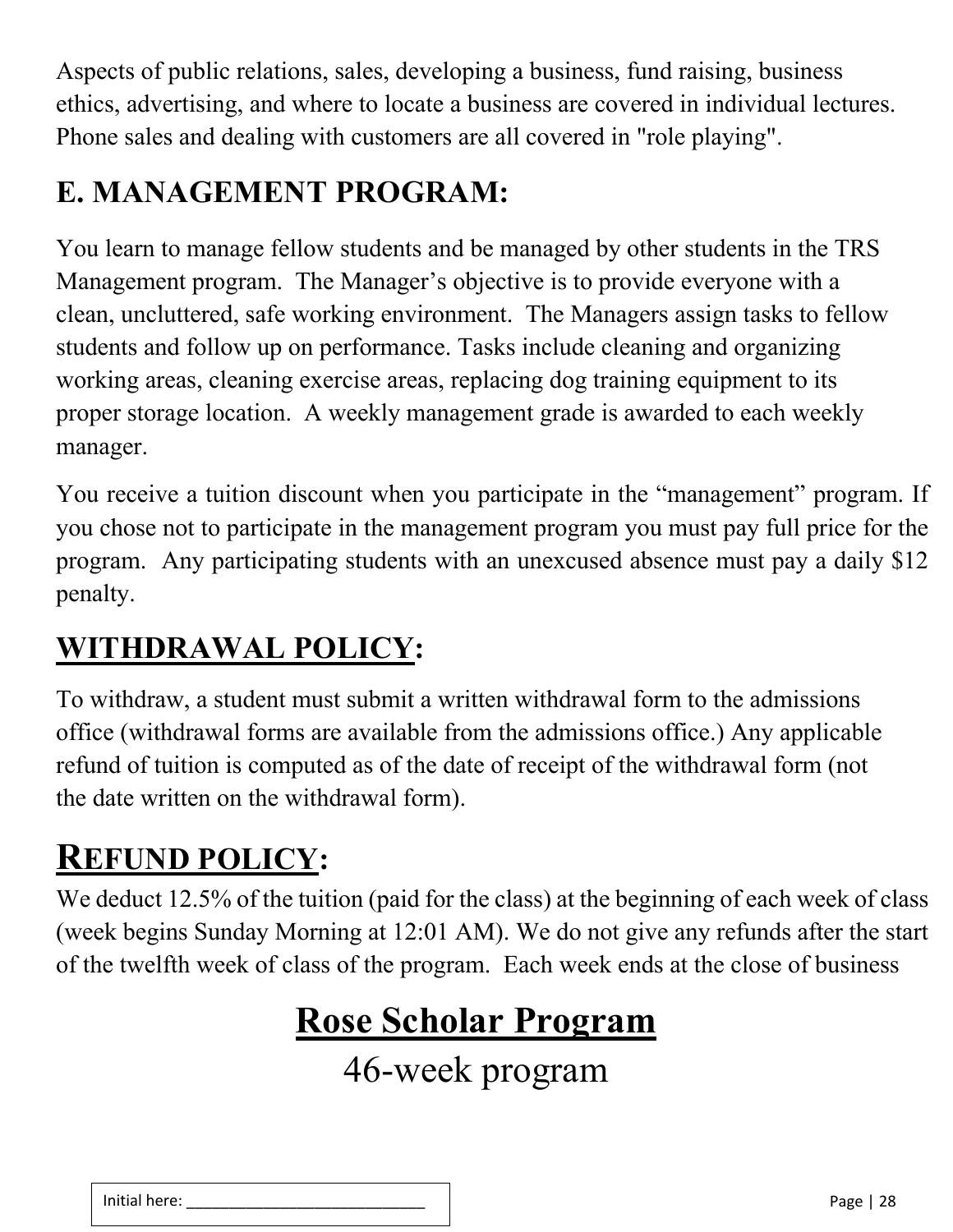## **TUITION: \$6,990** after Management Program

Discount. *(Full tuition is \$7914 without participation in the Management Program)* Prerequisite – Certificate of Attendance of the Master or Service Dog Trainer Program.

### **PROGRAM DESCRIPTION:**

Admission into The Tom Rose School, LLC **Rose Scholar Program** requires a certificate of graduation from the Master Dog Trainer Program, Ultimate Dog Trainer Program, or the Service Dog Trainer program and staff recommendation. This program is unstructured. Qualified students complete gain relevant skills and experience as a professional dog trainer; Frequently "shadowing" our instructors performing tasks necessary for the field, and instructor's assistant. The program places a strong emphasis on practice teaching, K9 behavioral subjects, and development and evaluation of training programs and methods. As a Rose Scholar Program student, we encourage you to participate in outside dog exhibitions. This includes IGP trials, police trials, AKC trials, specific odor competition, agility competition, tracking competition, etc.

## **CLASS STRUCTURE:**

We schedule class time Tuesday thru Saturday beginning at nine (9:00 AM) in the morning and concluding at three thirty (3:30 PM) in the afternoon, with a lunch break. Shadowing/student teaching in the ongoing programs (Professional, Ultimate, Masters, Service), One hour of Specific Rose Scholar instruction follows the conclusion of the daily classes. There is a three-week vacation pause in the program commencing at the completion of each Ultimate Trainer program and/or Service Dog Trainer Program.

Several hours daily you work alongside instructors practice teaching, actual sales experience, bookkeeping, promotion techniques and application, as well as in competition training and showing. The TRS staff assists you in understanding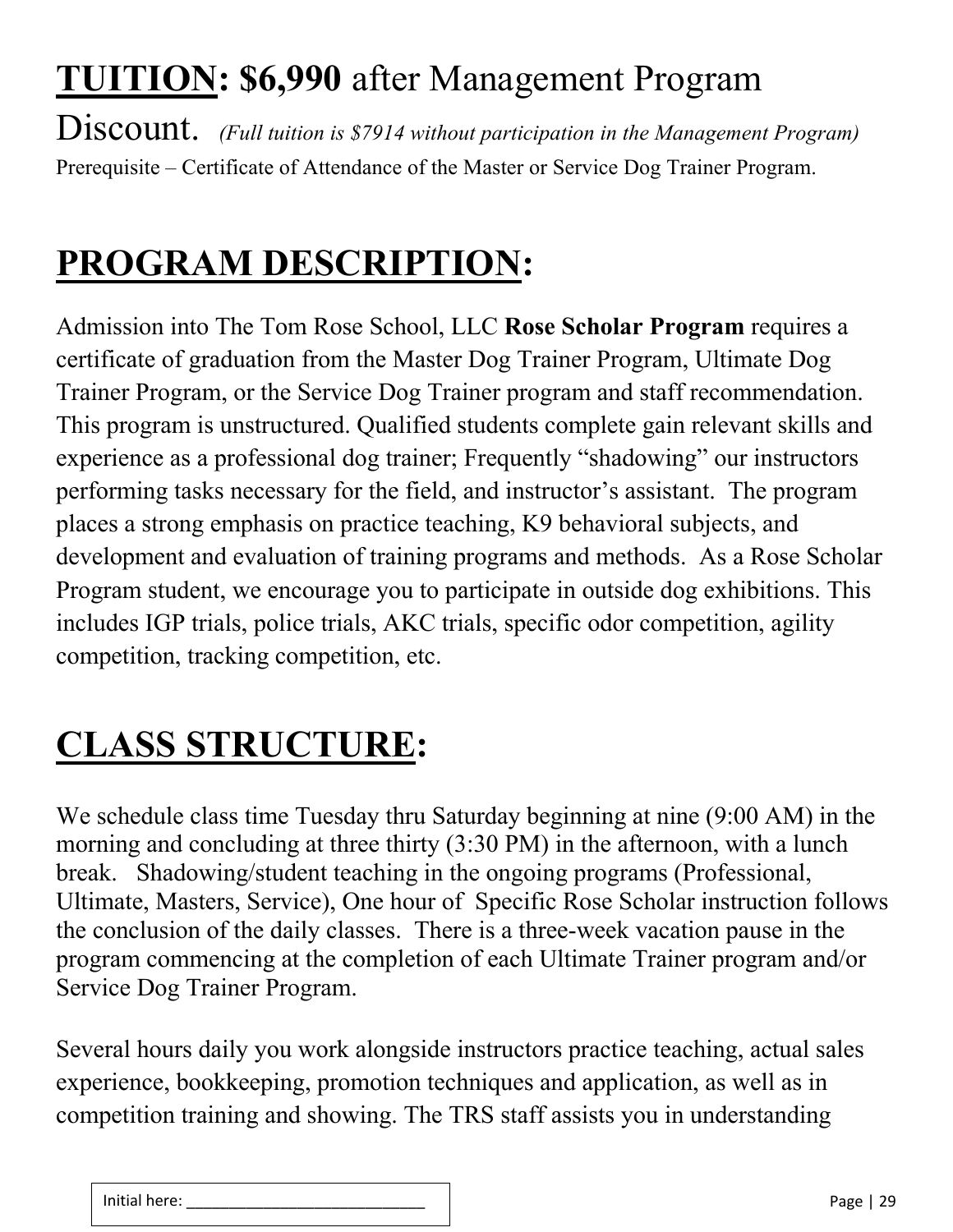techniques necessary to accomplish requirements.. Structure includes lectures, hands-on supervised training, and unsupervised training.

We issue a certificate of completion of attendance to you for completing the program with 90% attendance. If you pass all the objectives listed above, you receive the Rose Scholar Certificate.

#### **In the Rose Scholar Dog Trainer Program, you receive training in**:

- Obedience & Competition  $-190$  hours
- Group, IKT and Private Class Instruction 200 hours
- Advanced Scent 50 hours
- Specific Odor Detection 150 hours
- Instructor's assistant  $-310$  hours
- Police K9, Protection & Security 100 hours

If after 25 weeks your progress is insufficient, we allow three weeks to improve "catch up", prior to dismissal. You must:

- 1. Pass Utility heeling and recall with hand signals,
- 2. Execute directed jumping,
- 3. Executer signal exercise
- 4. Execute a stand in motion,
- 5. Teaching private and group obedience classes,
- 6. Successful participation in the management program,
- 7. Pass all preliminary requirements.

## **We Focus On:**

You will reach the training level of ability to trial in AKC, IGP, and other trials. You advance your knowledge in business practices and working with pet dogs and pet dog owners. You also develop your ability as a teaching assistant for Professional and Master students.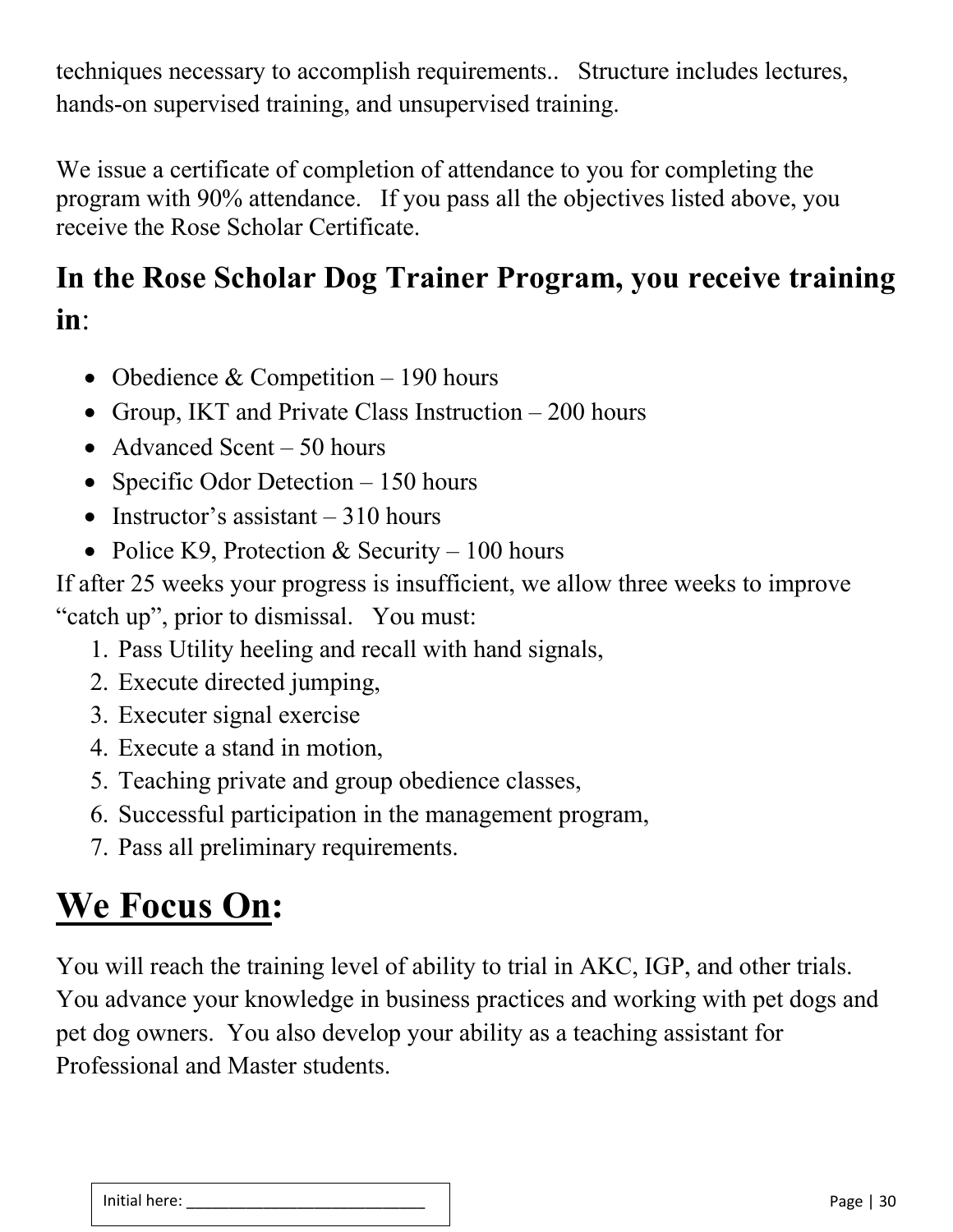## **ROSE SCHOLAR DOG TRAINER PROGRAM REQUIREMENTS:**

#### **A. ADVANCED OBEDIENCE REQUIREMENTS:**

- One dog to pass AKC Open.
- One dog to pass IGP II Obedience
- Exhibit dog(s) in sanctioned dog trials/shows. This may include AKC competition, IGP competition, and participation in police trial events including narcotics detection certification.

### **B. ADVANCED GROUP AND PRIVATE CLASS INSTRUCTION**

- You continue to develop instructional techniques. You have the opportunity to roll play with Professional and Master Students in a practice teaching capacity. Special emphasis is placed on communication skills.
- We require you to develop a basic level dog training program. Completion requires videoed and graded evaluation of the student's test program.

#### **C. ADVANCED TRACKING:**

Completion requires Rose Scholar Program students to pass the following tracks:

- IGP III Track **OR**
- Felon/ Search and Rescue track.

### **D. ADVANCED SPECIFIC ODOR DETECTION:**

One dog to detect Two Odors hidden on six vehicles. The Odor choice is up to the student and can be; (but is not limited to) drug, bomb, arson, etc.

One dog to detect one odor in a building search.

The course material deals with training dogs to an advanced Specific Odor certification level with an emphasis on real life working conditions.

| . . | --<br>.,<br>. . |
|-----|-----------------|
|     |                 |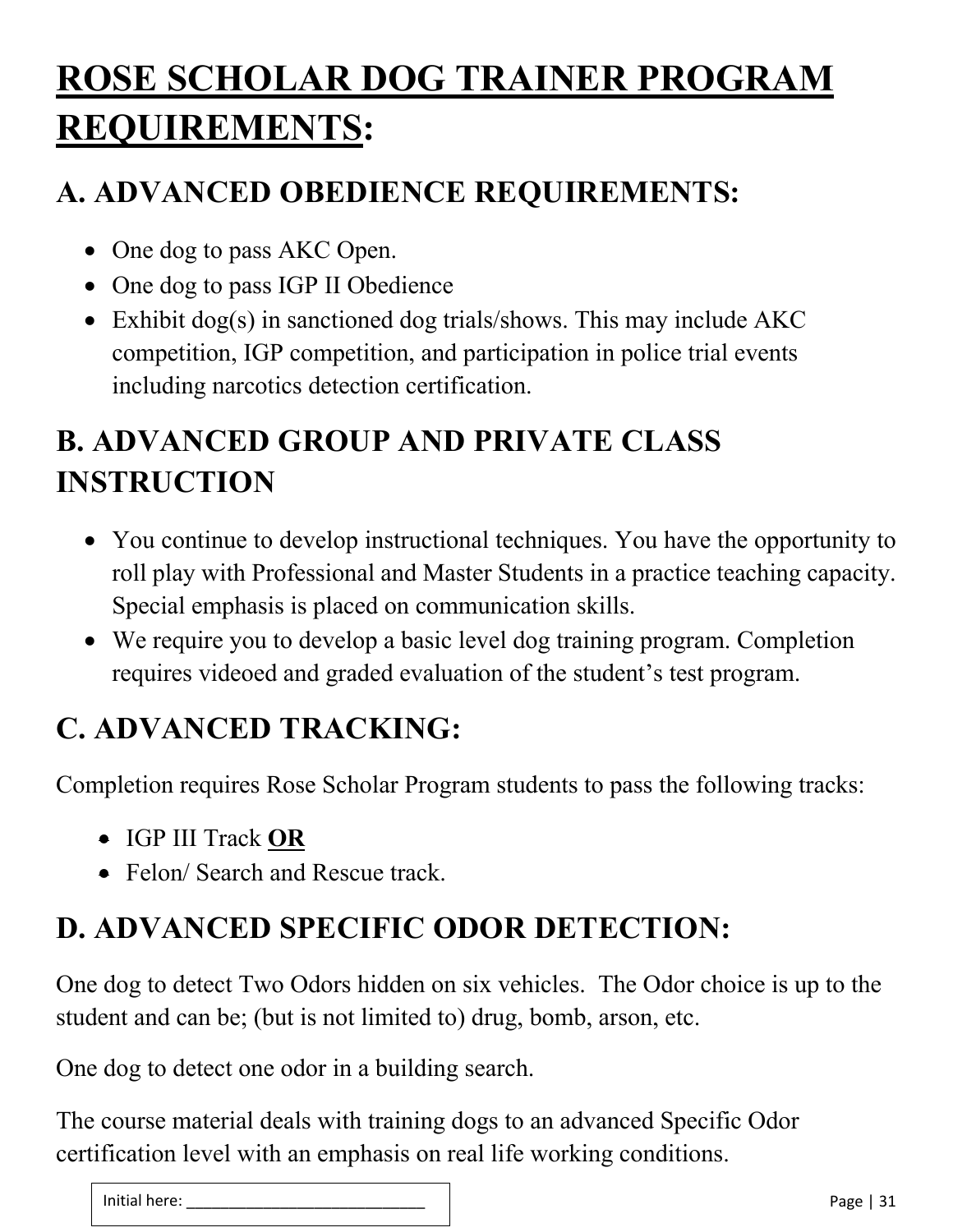### **E. ADVANCED POLICE K9, PROTECTION AND SECURITY:**

Advanced methods of training dogs for all forms of guard work and handler protection.

*An average of subject areas "A" through "E", listed above, calculates your final grade.*

### **F. CUSTOMER Interaction:**

- Teaching Saturday Public Class
- Selling and consulting with pet customers
- Designing and implementing a promotional program

# **ROSE SCHOLAR PROGRAM WITHDRAWAL AND REFUND POLICIES**

**WITHDRAWAL POLICY:** To withdraw, you must submit a written withdrawal form to the admissions office (withdrawal forms are available from the admissions office.) Any applicable refund of tuition is computed as of the date of receipt of the withdrawal form (not the date written on the withdrawal form).

# **REFUND POLICY:**

We deduct 4.35% of the paid tuition at the beginning of each week of class. We do not give any refunds after the start of the twenty-third week of class in the Rose Scholar program. Each week ends at the close of business Saturday and the next week begins Sunday Morning at 12:01 am, regardless of student attendance.

# **MANAGEMENT PROGRAM:**

You learn to manage fellow students and be managed by other students in the TRS Management program. The Manager's objective is to provide everyone with a

| .<br>$\sim$<br>. ner<br>-<br>_____ |
|------------------------------------|
|------------------------------------|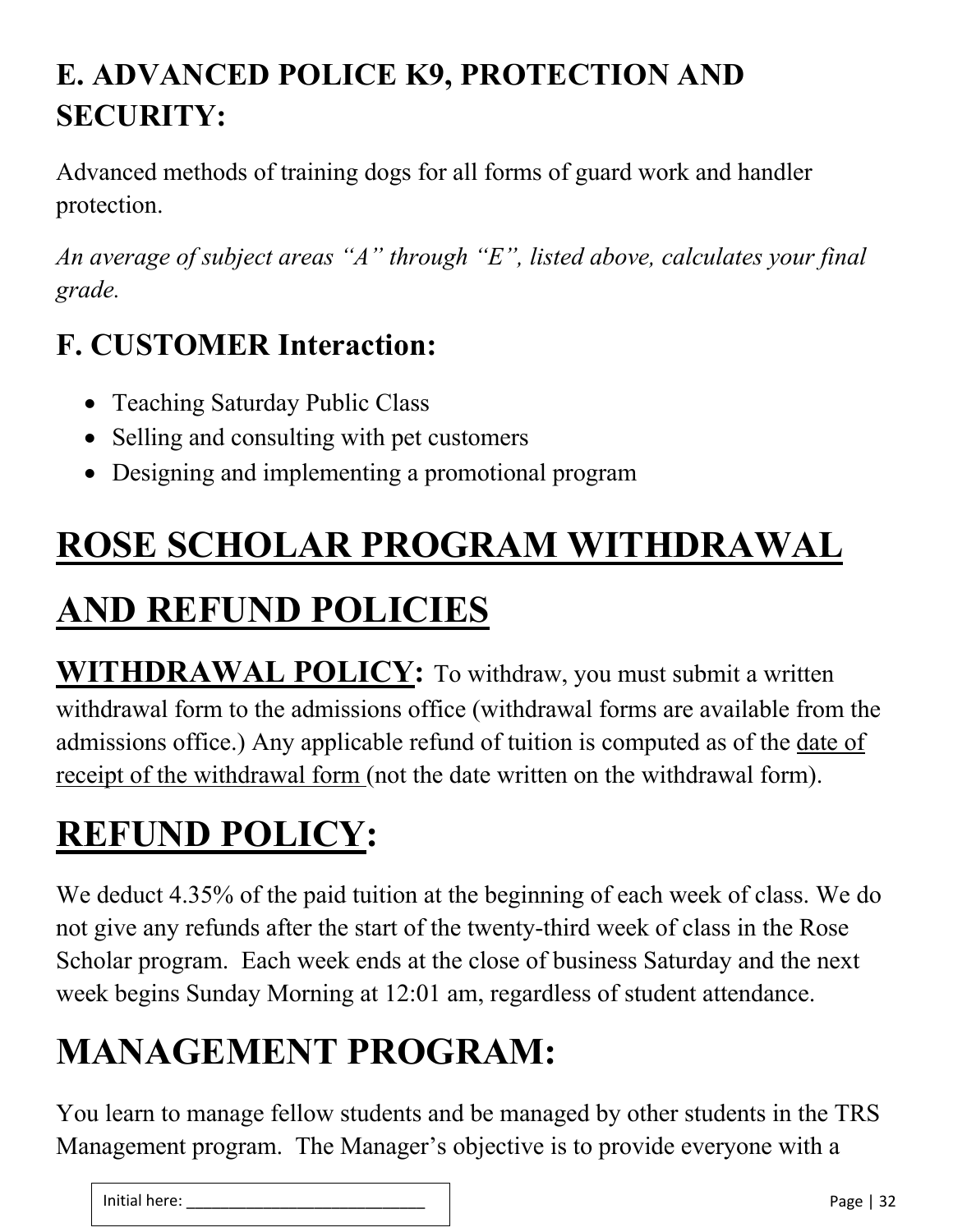clean, uncluttered, safe working environment. The Managers assign tasks to fellow students and follow up on performance. Tasks include cleaning and organizing working areas, cleaning exercise areas, replacing dog training equipment to its proper storage location. A weekly management grade is awarded to each weekly manager.

You receive a tuition discount when you participate in the "management" program. If you chose not to participate in the management program you must pay full price for the program. Any participating students with an unexcused absence must pay a daily \$4 penalty.

### **SCHOOL COSTS AND FEES PER PROGRAM:**

Initial enrollment into the school requires a one-time refundable application background/credit check of \$100.

\* You may cancel your enrollment agreement with a refund of all money paid for a period of no more than three days of the date of this agreement, exclusive of Saturday, Sunday and nationally observed holidays. After this initial three-day period, the Tuition deposit of \$950, and the background/credit check of \$100 are non-refundable.

## **All discounted tuition quotes below assume participation in the Managers Program listed above.**

Professional Dog Trainer Program (Length: 15-weeks) Tuition: \$13,475 with participation in the Management Program. *Full tuition is \$14,375 without participation in the Management Program, discounted \$900 with participation.*

Master Dog Trainer Program (Length: 8-weeks) Tuition: \$6,990 With participation in the Management Program. *Full tuition is \$7470 without participation in the Management Program, discounted with participation \$480*

Service Dog Trainer Program (Length: 8-weeks) TUITION: \$6,990 with Management Program Discount*. Full tuition is \$7470 without participation in the Management Program, discounted with participation \$480*

| Initial here: | $\sim$<br>Page |
|---------------|----------------|
|               |                |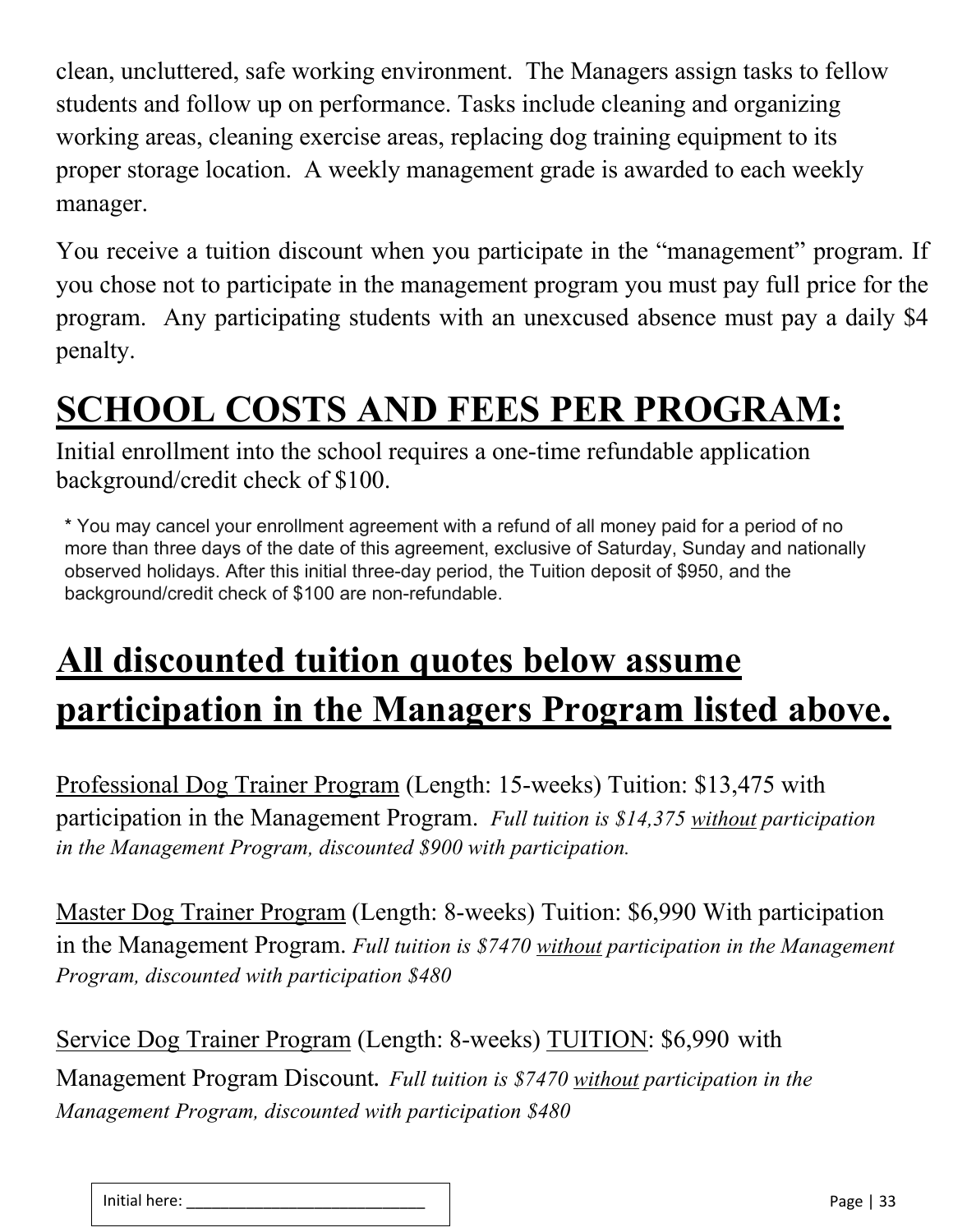Ultimate Dog Trainer Program (Length: 23-weeks) TUITION: \$17,950 after Management Program Discount. *Full tuition is \$19,330 without participation in the Management Program (discounted \$924 with participation*

Rose Scholar Dog Trainer Program (Length: 46-weeks) Tuition: \$6,990 Estimated Supplies Cost: \$800. *Full tuition is \$7914 without participation in the Management Program, discounted with participation \$924*

On-campus dormitory housing costs range from \$400 to \$700 per month plus utilities. Housing is offered on a first come, first serve basis and reserved with a deposit equal to the first month rent.

You have requested this information because you have an interest in dog training as a profession. You wonder if a person can make money professionally training dogs. The answer is yes!

### **1-888-TOM-ROSE www.tomrose.com**

#### **\* Footnotes 1) Veterans Benefits and Transition Act of 2018**

S. 2248 with a Roe amendment in the nature of a substitute

#### **Title I – Education**

**Sec. 101. Inclusion of certain additional periods of active duty service for purposes of suspension of charges to entitlement during periods of suspended participation in Department of Veterans Affairs Vocational Rehabilitation Programs:** This provision would amend title 38, U.S.C., so that when a reservist receiving vocational rehabilitation program assistance is mobilized in support of a national emergency or a preplanned operational mission, any period of training in which they do not receive credit for that training because of the mobilization will not be counted against their overall use of the vocational rehabilitation program benefit.

**Sec. 102. Provision of monthly housing stipend information under post-9/11 Educational Assistance Program:** This provision would require the Secretary to provide electronic proof to a veteran that they will be receiving housing payments from VA under the GI Bill ® as a source of income so that the veteran can provide this proof to a landlord when applying to rent a home.

**Sec. 103. Disapproval for purposes of educational assistance programs of Department of Veterans Affairs of certain courses of education that do not permit individuals to attend or participate in courses pending payment:** This provision would require that in order for a school or training program to be approved for GI Bill ® benefits they must adopt a policy that disallows the school or training program from imposing a late fee,